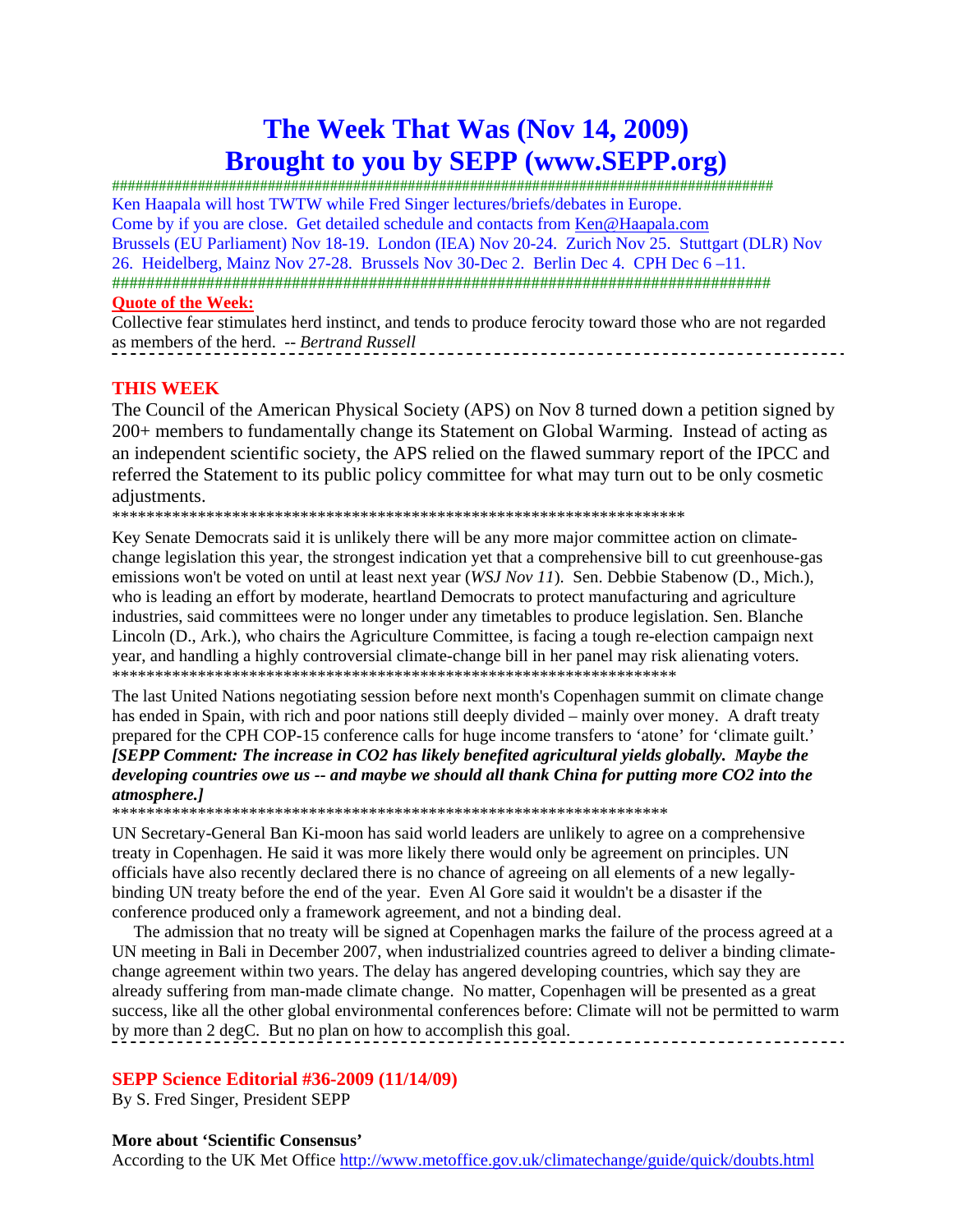the core climate science from the Intergovernmental Panel on Climate Change (IPCC) was written by 152 scientists from more than 30 countries and contributed to and/or reviewed by some 600 experts. Not mentioned, however, is the fact that many of the reviewers disagreed with the IPCC conclusion that most of the observed increase in global average temperatures since the mid-20th century is "very likely" (>90% sure) due to the observed increase in man-made greenhouse gas concentrations.

 Also unmentioned is the fact that most of the science of the IPCC report is not controversial. The only crucial chapter is Chapter 9 (on "Attribution"), in which the IPCC attempts to show that  $20<sup>th</sup>$  century warming was anthropogenic. It was written by only 9 scientists and is dominated by a tightly controlled clique whose members referee each others' papers and consider 'attribution studies' as their private fiefdom.

The NIPCC was set up to break down this monopoly. The NIPCC Summary (2008) and full report (2009) demonstrate that there is no real evidence backing the IPCC conclusion www.NIPCCreport.org.

The following letter, signed by senior physicists, was sent to all 100 U.S. senators on October 29, 2009:

#### **A GAGGLE IS NOT A CONSENSUS**

You have recently received a letter from the American Association for the Advancement of Science (AAAS), purporting to convey a "consensus" of the scientific community that immediate and drastic action is needed to avert a climatic catastrophe.

We do not seek to make the scientific arguments here (we did that in an earlier letter, sent a couple of months ago), but simply note that the claim of consensus is fake, designed to stampede you into actions that will cripple our economy, and which you will regret for many years. There is no consensus, and even if there were, consensus is not the test of scientific validity. Theories that disagree with the facts are wrong, consensus or no.

We know of no evidence that any of the "leaders" of the scientific community who signed the [AAAS] letter to you ever asked their memberships for their opinions, before claiming to represent them on this important matter.

 We also note that the American Physical Society (APS, and we are physicists) did not sign the letter, though the scientific issues at stake are fundamentally matters of applied physics. You can do physics without climatology, but you can't do climatology without physics.

 The APS is at this moment reviewing its stance on so-called global warming, having received a petition from its membership to do so. That petition was signed by 160 [by now well over 200] distinguished members and fellows of the Society, including one Nobelist and 12 members of the National Academies. Indeed a score of the signers are Members and Fellows of the AAAS, none of whom were consulted before the AAAS letter to you.

\*\*\*\*\*\*\*\*\*\*\*\*\*\*\*\*\*\*\*\*\*\*\*\*\*\*\*\*\*\*\*\*\*\*\*\*\*\*\*\*\*\*\*\*\*\*\*\*\*\*

**ARTICLES** [For the numbered articles below please see the attached pdf]

- **1. Global Warming Hype** *Dennis Byrne, Chicago Tribune*
- **2. Waxman-Markey and Housing Regulation**
- **3. Key Democrat Cites Concerns on Climate Bill –***Siobhan Hughes and Ian Talley*
- **4. Save the Planet? Even the Indians Have Reservations** *Wall Street Journal*
- **5. The Dark Side of Green: Gaming the global-warming fight** *Stefan Theil*
- **6. Save the planet? Kill cap-and-trade** *Washington Examiner*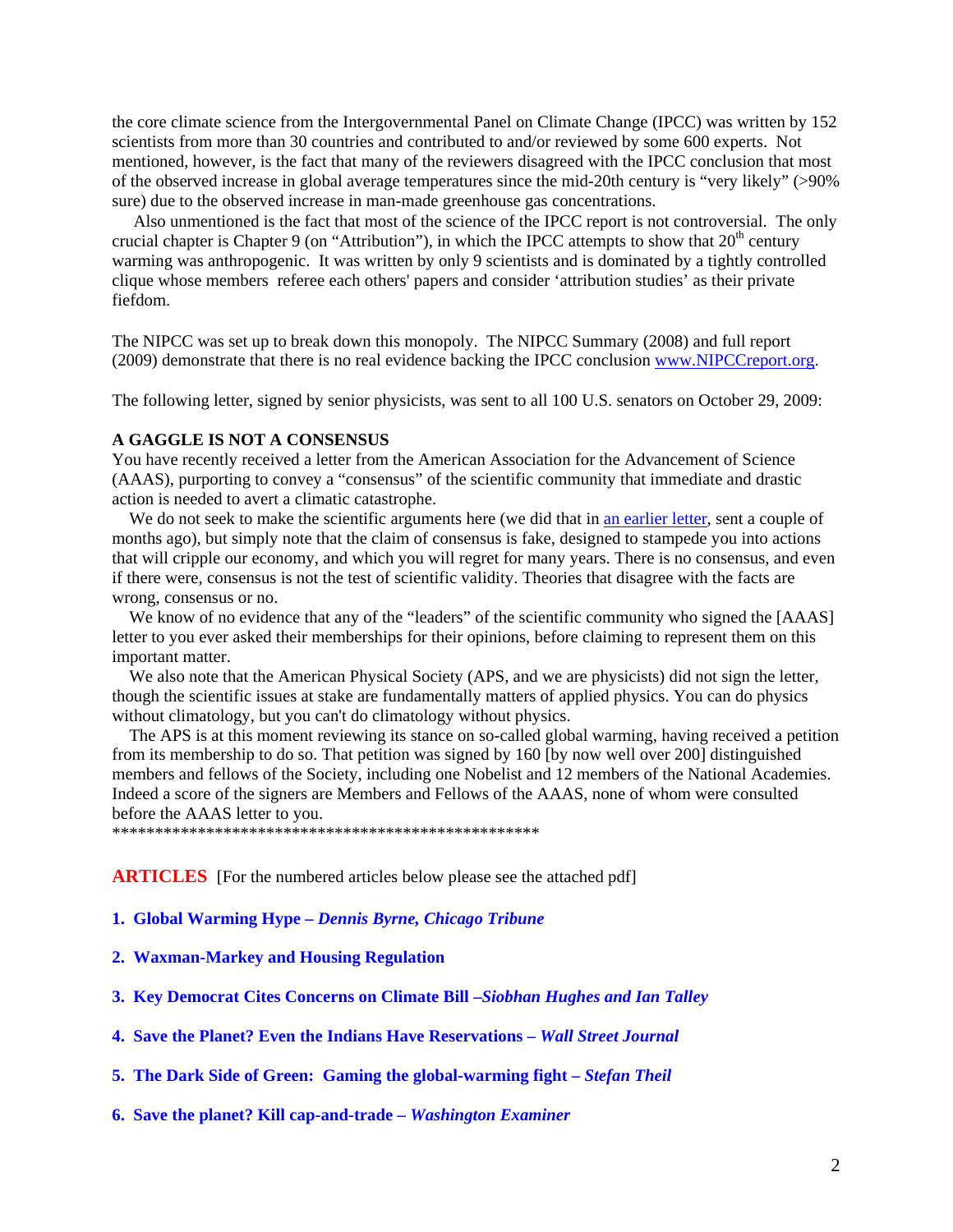**7. Sir David King condemns green scaremongering; Herod condemns child abuse; Osama Bin Laden condemns Islamist terrorism; etc –***James Delingpole* 

**8. Right Climate for Big Bucks –** *Andrew Bolt* 

**9. Gullible eager-beaver planet savers –***Mark Steyn*

**10. Panic, Little Ones, It's The Carbon Monster -** *Brendan O'Neill,*

#### **NEWS YOU CAN USE**

An insightful study about the European experience with Cap and Trade *[H/t to John Droz, Jr]* http://www.masterresource.org/2009/11/the-expensive-failure-of-europes-emissions-trading-scheme-asummary/#more-5535 \*\*\*\*\*\*\*\*\*\*\*\*\*\*\*\*\*\*\*\*\*\*\*\*\*\*\*\*\*\*\*\*\*\*\*\*\*\*\*\*\*\*\*\*\*\*\*\*\*\*\*

Canadian multi-millionaire Maurice Strong, the gray eminence of climate hysteria, said this in 1990:

"What if a small group of these world leaders were to conclude that the principal risk to the earth comes from the actions of the rich countries? And if the world is to survive, those rich countries would have to sign an agreement reducing their impact on the environment? Will they do it? Will the rich countries agree to reduce their impact on the environment? Will they agree to save the earth?

"The group's conclusion is 'no.' The rich countries won't do it. They won't change. So, in order to save the planet, the group decides: **Isn't the only hope for the planet that the industrialized civilizations collapse? Isn't it our responsibility to bring that about?"** 

\*\*\*\*\*\*\*\*\*\*\*\*\*\*\*\*\*\*\*\*\*\*\*\*\*\*\*\*\*\*\*\*\*\*\*\*\*\*\*\*\*\*\*\*\*\*\*\*\*\*\*\*\*\*

Wabaunsee County commissioners can **bar the construction of wind farms** in their community, a unanimous Kansas Supreme Court ruled on Friday.

 "Today's ruling on the issues is the first in Kansas and perhaps in the country where the construction of commercial wind farms as an alternative energy source is being pitted against landowners seeking undisturbed vistas of their wind-swept countryside," Supreme Court spokesman Ron Keefover said in a news release.

 In its ruling, the court did express concern that the county ordinance banning commercial wind systems does not extend to smaller wind generators for personal use.

 The court will hear arguments in January on whether the ordinance constitutes an illegal "taking" without just compensation (http://www.google.com/hostednews/ap/article/ALeqM5gc2\_YZHb9t3a3jSD0gj6zmLx341wD9B LMGHG0)

\*\*\*\*\*\*\*\*\*\*\*\*\*\*\*\*\*\*\*\*\*\*\*\*\*\*\*\*\*\*\*\*\*\*\*\*\*\*\*\*\*\*\*\*\*\*\*\*\*\*

And as far as Green jobs are concerned, the WSJ (Oct 30) reports that a Chinese wind-turbine company will become the exclusive supplier to one of the largest US wind-farms, a 36,000-acre development in West Texas with 240 2.5-megawatt turbines. What makes all this possible are huge subsidies, courtesy of the US taxpayer.

\*\*\*\*\*\*\*\*\*\*\*\*\*\*\*\*\*\*\*\*\*\*\*\*\*\*\*\*\*\*\*\*\*\*\*\*\*\*\*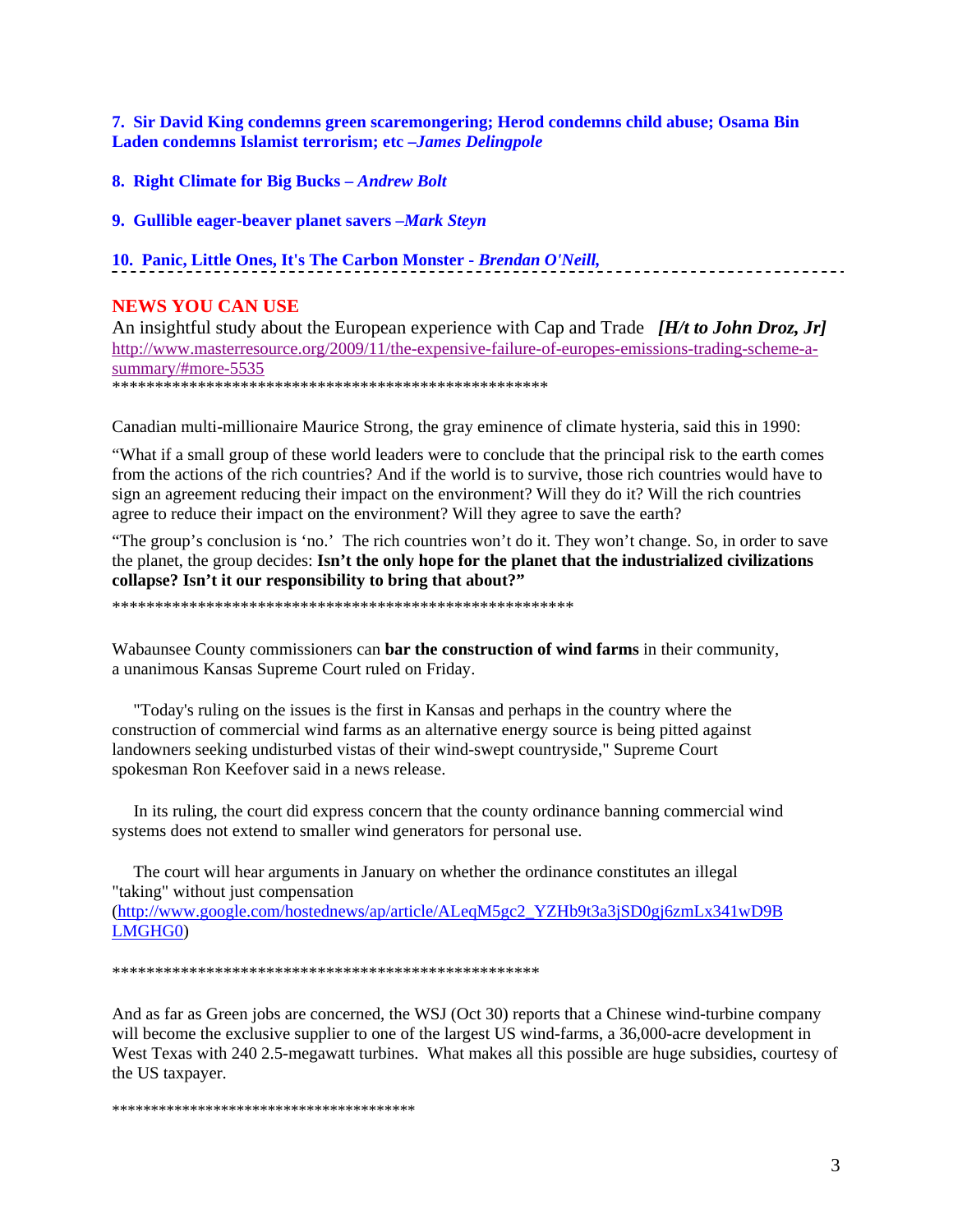Read John Christy on AGW: http://blog.al.com/breaking/2009/11/global\_warming\_skeptic\_tells\_g.html

\*\*\*\*\*\*\*\*\*\*\*\*\*\*\*\*\*\*\*\*\*\*\*\*\*\*\*\*\*\*\*\*\*\*\*\*\*\*\*\*\*\*\*\*\*\*\*\*\*\*\*\*\*\*\*\*\*\*\*\*\*\*\*\*\*\*\*\*

#### **BELOW THE BOTTOM LINE**

Italian finance police, mounting an operation code named "Gone with the wind," have arrested two of the country's most prominent businessmen in the wind energy sector. The president of Italy's National Association of Wind Energy, was arrested on Tuesday in Naples*.* Police said the charges related to fraud involved in obtaining public subsidies to construct wind farms. *[Financial Times, Nov 12]*  \*\*\*\*\*\*\*\*\*\*\*\*\*\*\*\*\*\*\*\*\*\*\*\*\*\*\*\*\*

Al Gore, who art in thy fully offset private jet; Nobel-prized be thy name; thy carbon-free kingdom come; on planet Earth (otherwise known as Gaia) as it should be after Copenhagen; give us this day our daily meat-free diet; and forgive us our emissions, though we don't forgive any other big fat Americans who emit against us; lead us not into exotic holiday flights; and deliver us from climate denial; for the science is settled. Amen. --*Dominic Lawson, The Sunday Times, 8 November 2009 [H/t to CCNet]*

# **##################################**

## **1. GLOBAL WARMING HYPE**

*By Dennis Byrne, Chicago Tribune, November 10, 2009*  http://www.chicagotribune.com/news/opinion/chi-oped1110byrnenov10,0,3012538.column

In the next few weeks we'll be relentlessly scrubbed with eyewash, brainwash and hogwash, all designed to cleanse us of any doubts that global warming is a proven menace to Mother Earth.

First, there's the global warming legislation rushing through Congress with a denouement expected soon. Second, the rush to pass the legislation is fueled by the upcoming United Nations meeting on global warming next month in Copenhagen. President Barack Obama and Democrats want to be able to go there with a goody basket of economy-busting measures that will show the world that America is with it.

Too bad, because the alleged "scientific" evidence of a coming man-made apocalypse is incomplete at best and, more likely, manipulated for political reasons.

That's obviously not the conventional wisdom. According to climate alarmists, only "skeptics" or "deniers" would ignore the "scientific consensus" that the planet is doomed without draconian acts of economic self-immolation. We know this because Al Gore, the Academy of Motion Picture Arts and Sciences, and European smarties have told us so.

That's also the view of the United Nations-sponsored Fourth Assessment Report of the Intergovernmental Panel on Climate Change (IPCC) Working Group-1 -- the climate alarmist's bible. It contains, they allege, all the evidence you need to justify their frenzy.

#### Is that so?

Inconveniently, that study itself has been studied by an independent group of scientists who concluded that the IPCC bible is wrong. They said the IPCC document "is marred by errors and misstatements, ignores scientific data that were available but were inconsistent with the authors' pre-conceived conclusions, and has already been contradicted in important parts by research published since May 2006, the IPCC's cutoff date."

To back up the conclusion, the independent group, called the Nongovernmental International Panel on Climate Change (NIPCC), published its own analysis in a tome called "Climate Change Reconsidered."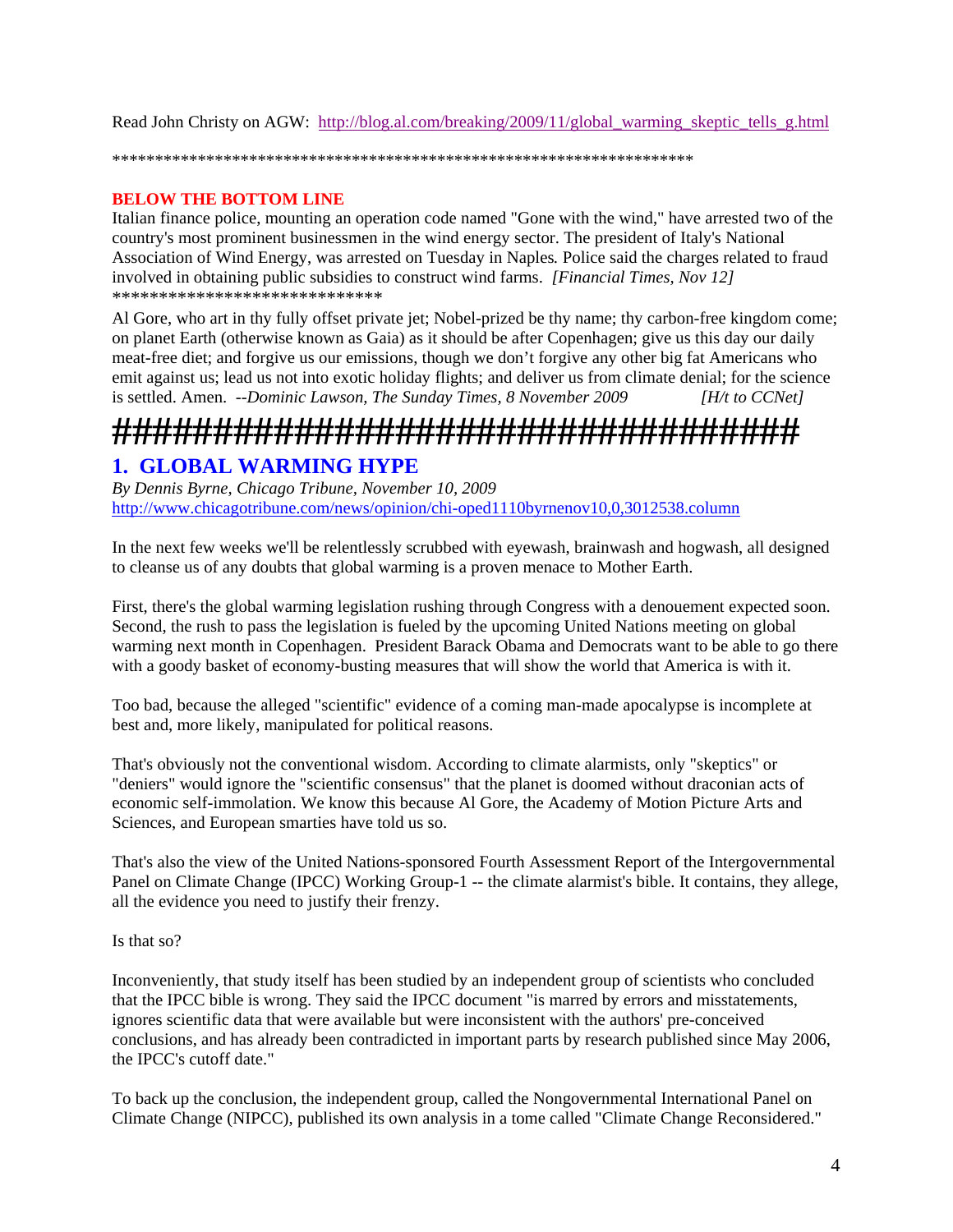The 856-page, nearly two-inch-thick volume did what all good science requires: check the work of fellow scientists to see if it stands up to a rigorous review of the available research, data and conclusions.

What they found is stunning. For example, the IPCC claimed that "most of the observed increase in global average temperatures since the mid-20th century is very likely (at least 90 percent certain) due to the increase in anthropogenic (man-made) greenhouse gas concentrations" Wrong; the opposite is true. Blame it on natural causes, the NIPCC said.

The IPCC claims that global warming will wreck humanity and the Earth. Wrong. The NIPCC concludes -- using the data and science available to the IPCC -- that a "warmer world would be a safer and healthier world for humans and wildlife alike."

The IPCC relies on complicated computer climate models to reach its dour conclusions; the NIPCC rips the methodology, challenging the reliability of models to make such cosmic predictions. The NIPCC reveals that the IPCC failed to consider naturally occurring "feedback" factors that reduce the impact of atmospheric carbon dioxide. Reviewing the empirical data, the NIPCC finds no evidence that climate change in the last century is unprecedented. Nor do the data demonstrate an anthropogenic effect on climate change. Nor is there evidence that anthropogenic factors are melting glaciers, raising sea levels or precipitating other catastrophic weather or climate changes. The IPCC ignored research probing solar activity as a cause of climate change. It ignored research showing that rising carbon dioxide levels actually increase plant growth to the benefit of all mankind and the planet. It ignored research that global warming will improve, not harm, human health and increase, not decrease, biodiversity.

Climate change alarmists will condemn these findings as unspeakable and unthinkable. They will point to who is doing the research or who is paying for it, while ignoring the substance of the research. They won't bother contacting Chicago-based Heartland Institute, the report's publisher, to get their own copy.

An honest examination of the science will reveal perhaps the only indisputable fact in this entire argument: The science is not settled and claims of a scientific consensus are an exaggeration, if not a deception. A scientific consensus -- if such a thing even exists -- would be surprising for any issue that is as complicated as this, involving so many different branches of science. As a layman struggling to comprehend this avalanche of science, I was struck by one truth: Beware of any "science" that claims to fully describe in single theory any phenomenon as complex as global climate change. Trying to tie it all up in such a neat package, as climate alarmists do, is a trap for the simple-minded.

*Dennis Byrne is a Chicago-area writer and consultant. He blogs at chicagonow.* 

\*\*\*\*\*\*\*\*\*\*\*\*\*\*\*\*\*\*\*\*\*\*\*\*\*\*\*\*\*\*\*\*\*\*\*\*\*\*\*\*\*\*\*\*\*

## **2. WAXMAN-MARKEY AND HOUSING REGULATION**

*By Julie Walsh*  http://www.globalwarming.org/2009/10/19/cooler-heads-digest-16-october-2009/

The House-passed Waxman-Markey energy-rationing bill, H.R. 2454, sets specific federal housing standards \$4,000 to \$10,000 and would price more than 1,000,000 people out of the market, according to Bill Killmer, a vice president of the National Association of Home Builders. In 2014 for new residential buildings and 2015 for new commercial buildings, a 50 percent increase in energy efficiency is required (relative to the baseline code), increasing each year thereafter. Waxman-Markey also adopts California's portable lighting fixture standard as the national standard. And it mandates efficiency improvements for many new appliances, including spas, water dispensers, and dishwashers.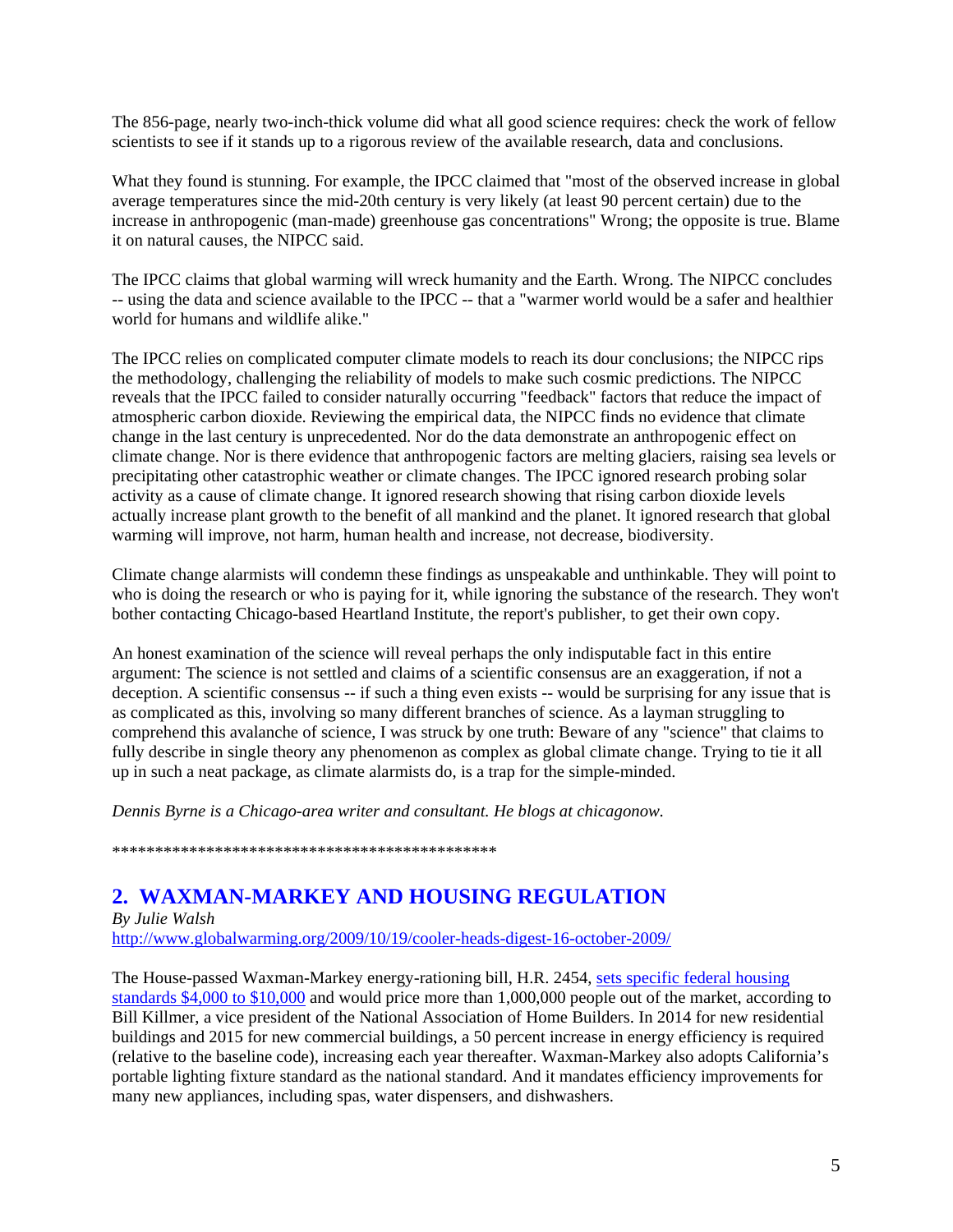But the Senate's Kerry-Boxer energy-rationing bill, S. 1733, goes much further; it gives an unelected federal official a regulatory blank check: *The (EPA) Administrator, or such other agency head or heads as may be designated by the President, in consultation with the Director of the National Institute of Standards and Technology, shall promulgate regulations establishing building-code energy-efficiency targets for the national average percentage improvement of buildings energy performance. And, The Administrator, or such other agency head or heads as may be designated by the President, shall promulgate regulations establishing national energy efficiency building codes for residential and commercial buildings. Pp. 173-174* 

Federal building codes would be in the hands of the EPA.

California Governor Arnold Schwarzenegger this week signed into law S.B. 32, which establishes a feedin tariff that forces utilities to pay for surplus electricity generated by solar roof-top panels. Previously, California ratepayers subsidized the purchase of solar panels; now, they must pay above-market prices for power generated by those panels. The upshot is that the preponderance of ratepayers will pay more for electricity in order to subsidize the green-lifestyle of Californians wealthy enough to afford solar panels.  *H/t Cooler Heads Digest Oct 16, 2009* 

## **3. KEY DEMOCRAT CITES CONCERNS ON CLIMATE BILL**

*By Siobhan Hughes and Ian Talley*  http://online.wsj.com/article/SB125665131444310307.html

WASHINGTON -- Sen. Max Baucus said Tuesday he has "serious reservations" about climate legislation unveiled by his Democratic colleagues, signaling trouble for a proposal that is stronger in certain respects than a bill passed by the House.

Mr. Baucus made his comments at a hearing of the Senate Environment and Public Works Committee, which took up climate legislation written by Sens. John Kerry (D., Mass.) and Barbara Boxer (D., Calif.). The bill calls for reducing greenhouse-gas emissions 20% below 2005 levels by 2020. That is tougher than a House-passed version, which calls for a reduction of 17%.

The Senate bill also protects the authority of the U.S. Environmental Protection Agency to regulate greenhouse-gas emissions using the Clean Air Act, powers that were stripped by the House.

Mr. Baucus, a Montana Democrat who is chairman of the Finance Committee, will be a key player in shaping any final bill, as that panel also has jurisdiction over some elements of climate legislation. His views are closer to those of other Democrats from heartland and coal-dependent states whose support will be essential to passing a climate bill.

"I have some concerns about the overall direction of the bill," Mr. Baucus said at the start of hearings Tuesday. "I have serious reservations with the depth of the midterm reduction target...and the lack of preemption of the Clean Air Act."

As proposed, the bill risks moving legislators "further away from that achievable consensus on commonsense climate-change [legislation]," Mr. Baucus said.

Ms. Boxer said Mr. Baucus might adjust his position when she explains that the 20% target is easier to achieve since U.S. greenhouse-gas levels have fallen in recent years. "We're going to be talking with him about that," she said.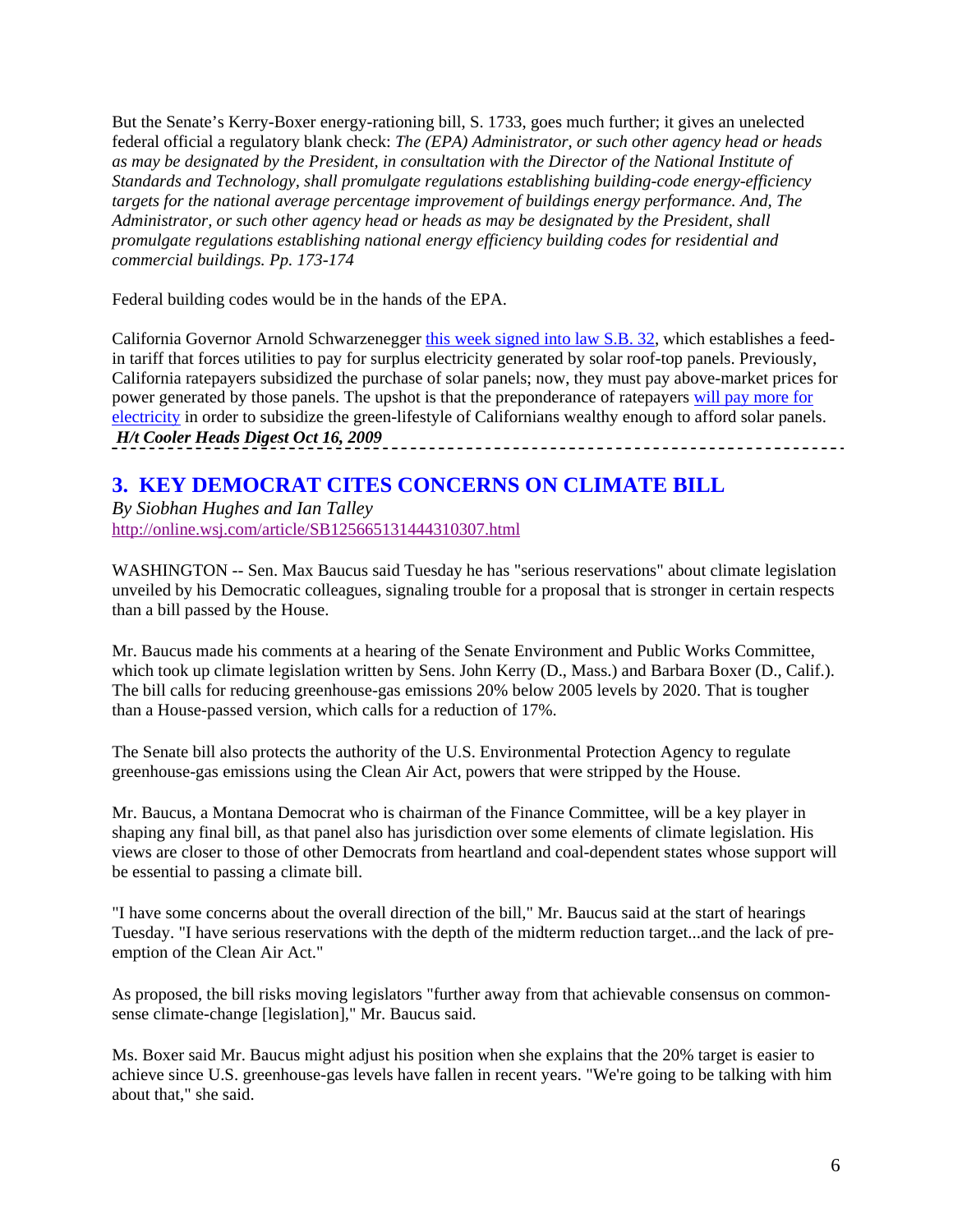Other Democratic members of the committee also hinted they would like to see a more moderate bill. Sen. Arlen Specter (D., Pa.) expressed concern that emission-intense industries such as oil refining or coal-production might be hurt. Pennsylvania industry relies heavily on coal-generated power.

Supporters of the climate proposal can ill afford to lose any Democratic votes in the Senate, given stiff Republican opposition. GOP panel members have said they will try to keep the bill from passing out of committee if there isn't a comprehensive review of costs by the EPA and the Congressional Budget Office. Republicans say the Kerry-Boxer bill as drafted could hurt the economy.

Several cabinet officials appeared at the hearing to encourage passage of a bill to curb greenhouse-gas emissions. The Senate bill, like the House measure, would require companies across the economy to hold government-issued permits to emit greenhouse gases -- including carbon dioxide -- which scientists have linked to a long-term rise in global temperatures.

Like the House measure, the Senate bill aims to ease costs to industry by initially giving away for free permits to certain industries, such as electric utilities and makers of steel and cement. Over time, the government would reduce the number of permits issued, bringing down emissions, while letting companies trade the valuable permits among themselves. [SEPP comment: the remarks by Senator Boxer are revealing. It is easier to cut emissions to 20% of prior levels when the unemployment rate is 10% than it is to cut them to 17% of prior levels when the unemployment rate is 5%.]

## **4. SAVE THE PLANET? EVEN THE INDIANS HAVE RESERVATIONS**

#### *By ERIC FELTEN* — *ericfelten@wsjtaste.com*.

http://online.wsj.com/article/SB10001424052748703363704574503480121623964.html

For a moment there, it looked as if the bitter, decade-long feud over building a "wind farm" in federal waters off Cape Cod was finally over. The plan to put 130 giant wind turbines out on a shoal in Nantucket Sound was never met with the enthusiasm one would expect for such a grand green energy project. Though some environmentalists actually supported the scheme, including Greenpeace and the Sierra Club, the elites of Nantucket, Martha's Vineyard and the Cape have tilted at the windmills, deriding them as "visual pollution." The complaints, feints, objections and lawsuits, the regulatory tangles and legislative brickbats, have succeeded in delaying construction for years.

But after it seemed that the last of the hurdles had been cleared a new objection has suddenly surfaced, putting the wind farm on hold yet again: The local Aquinnah and Mashpee Wampanoag Indian tribes are claiming that the Nantucket Sound is sacred ground. They say that they will no longer be able to practice the religious ritual of greeting the morning sun if distant turbines litter the horizon.

Don't scoff—Native Americans have had some luck with claims that cluttered sightlines violate their religious freedom. Last year, the U.S. Army abandoned construction of a warehouse near the Medicine Bluffs in Oklahoma. The Comanche Nation had sued, saying that the land is sacred. A federal judge decided in its favor, ruling "an unobstructed view of all four bluffs is central to the spiritual experience of the Comanche people." The fiasco cost the Army some \$650,000.

The Supreme Court put limits on the sacred-ground gambit in 1988, finding that the Constitution's guarantee of religious freedom does not require cordoning off every acre of land that someone claims to have spiritual significance. Justice Sandra Day O'Connor wrote that even if "government action would interfere significantly with private persons' ability to pursue spiritual fulfillment according to their own religious beliefs," that didn't amount to a prohibition of religion.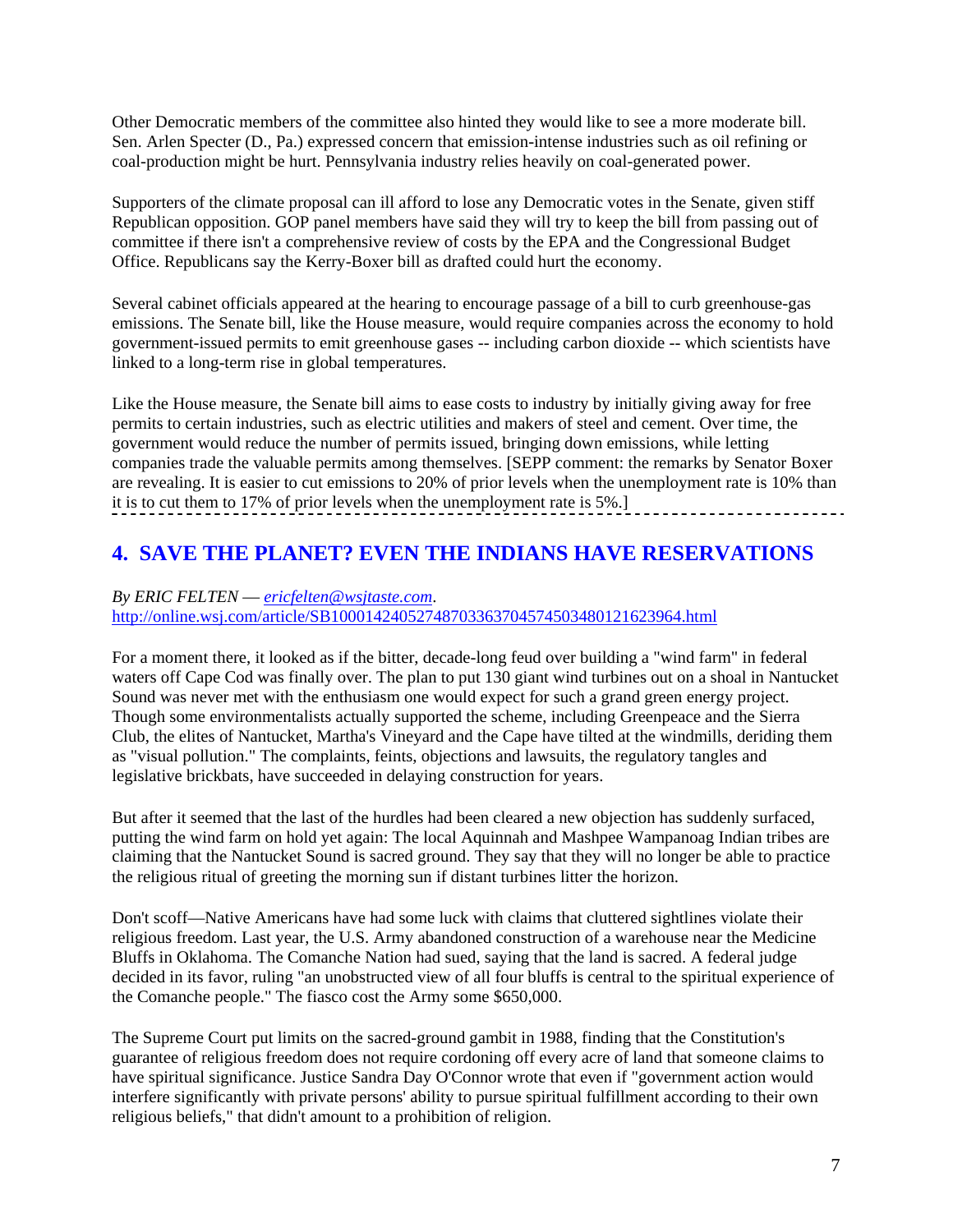Still, the lawsuits keep coming. Just this summer, the Supreme Court put an end to five years of litigation over fake snow at an Arizona ski resort. The Snowbowl slopes have never enjoyed reliably robust powder. The owners came up with a plan to pump recycled wastewater from nearby Flagstaff up the mountain and then use it to manufacture snow, as many resorts do. The Hopi, Navajo, Apache, Havasupai and Hualapai tribes objected that the plan would desecrate the mountain. The high court declined to hear their complaint, perhaps because of its expansive implications: The tribes believe that the entire San Francisco Peaks mountain range is central to their religious traditions.

One active litigant of sacred spaces has been Bobby C. Billie, the spiritual leader of a small group of Native Americans who call themselves the Independent Traditional Seminole Nation of Florida (not to be confused with officially recognized Seminole Tribe of Florida). Mr. Billie has worked with the Sierra Club to object to developments that, he says, impinge on burial grounds and other sacred spaces. Which could be just about any building south of Disney World, since he has claimed all of southern Florida to be sacred ground.

Non-indigenous peoples aren't the only threat to hallowed places. The Ute Indian Tribe is trying to build a fish-hatchery using water from Big Springs, Utah; a dissident group of Ute spiritual leaders has been protesting that "the springs are a traditional religious site that must flow naturally without being tapped into a pipeline." Protesters trying to block construction that they consider "a sacrilege" were arrested at Big Springs last month. According to the local newspaper, the Vernal Express, the tribal court has leaned toward letting the hatchery be completed but still hasn't figured out how to resolve the complaint that the tribe itself is defiling sacred ground.

The alliance of Native Americans and Anglos opposing construction also has its limits. Their interests may be aligned off Cape Cod for the moment, but just a month ago, out in the Southwest, the Navajo and Hopi tribes told environmental groups to get lost. The Navajo Nation is trying to build a new coal-fired power plant, and they've tired of outsiders' pesky intrusions. Tribal president Joe Shirley Jr. complained that environmentalists "put the welfare of fish and insects above the survival of the Navajo people."

On the Cape, affluent locals have paired with Indian tribes to thwart environmentalists; in Florida and elsewhere, Native Americans have paired with environmentalists to thwart affluent local developers; and when the tribes are themselves the local developers, they find themselves at odds with all their old allies. It gets awfully messy but makes for a vivid picture of the complications to come as more oxen get Gored. As the outsize obligations of going green proliferate, they may no longer fit so comfortably with the way that even the enlightened like to live.

The *Boston Globe* has editorialized that "of all the gimmicks that opponents of Cape Wind have resorted to, working with the Wampanoag tribes to protect all of Nantucket Sound for cultural reasons wins the prize for sheer cynicism." True enough. But the Cape Wind affair isn't just another case of NIMBYism run amok; it is a good test of just how durable fashionable environmental convictions are. Wind turbines whirring on the scenic horizon might seem a small price to pay for the cause, but they have proved to be a big headache. The controversy suggests that even the eco-friendliest may start to have second thoughts when fidelity to green principles entails giving up hot showers in the morning or air-conditioning in the summer. We may find that the "truth" is a bit too inconvenient after all.

## **5. THE DARK SIDE OF GREEN: GAMING THE GLOBAL-WARMING FIGHT**

By *Stefan Theil* | Newsweek Oct 24 Berlin, From the magazine issue dated Nov 2, 2009 http://www.newsweek.com/id/219295?from=rss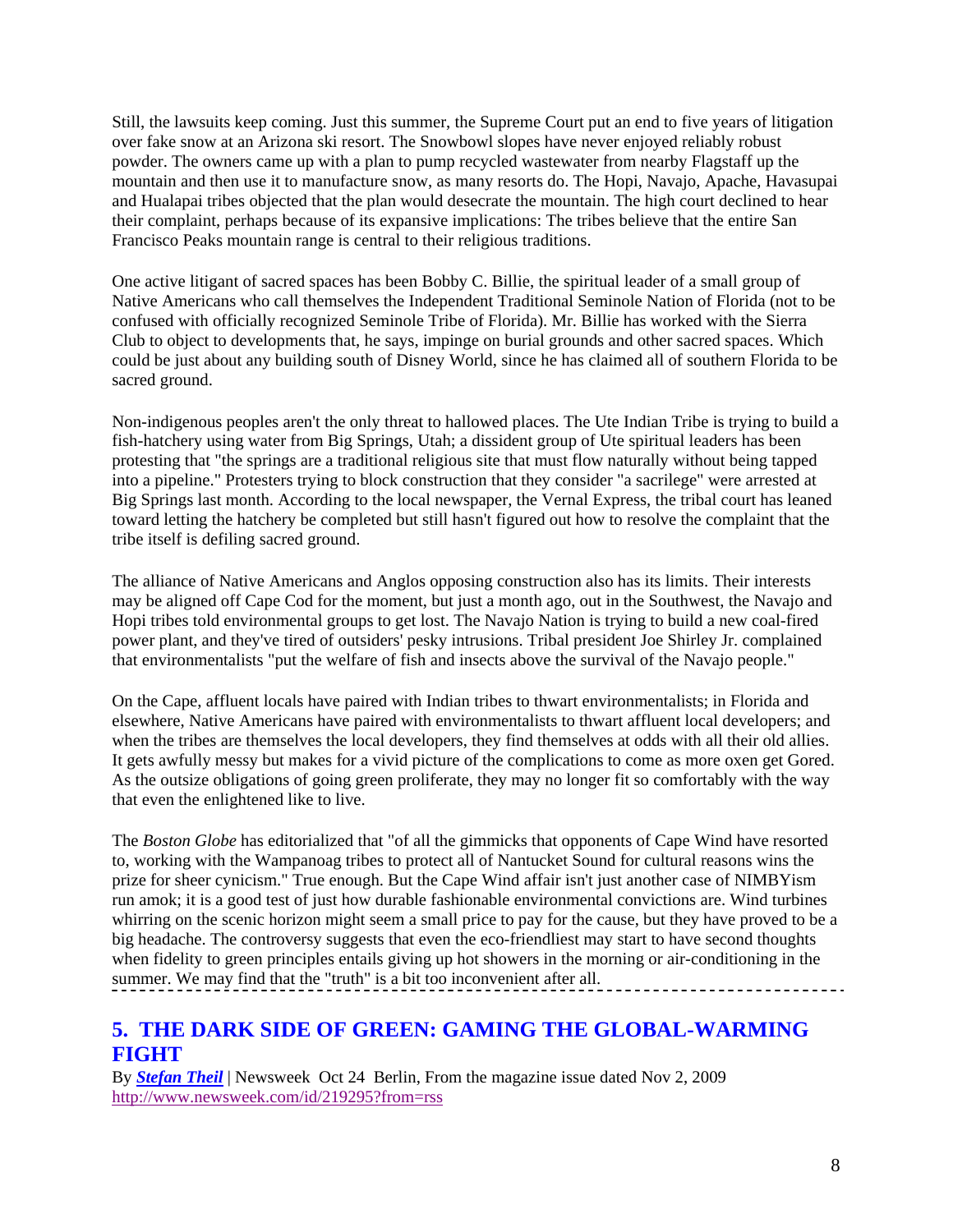Climate change is the greatest new public-spending project in decades. Each year as much as \$100 billion is spent by governments and consumers around the world on green subsidies designed to encourage wind, solar, and other -renewable-energy markets. The goals are worthy: reduce emissions, promote new sources of energy, and help create jobs in a growing industry.

Yet this epic effort of lawmaking and spending has, naturally, also created an epic scramble for subsidies and regulatory favors. Witness the 1,150 lobbying groups that spent more than \$20 million to lobby the U.S. Congress as it was writing the Clean Energy bill (which would create a \$60 billion annual market for emission permits by 2012). Government has often had a hand in jump--starting a new -industry—both the computer chip and the Internet got their start in American defense research. But it's hard to think of any non-military industry that has been so completely and utterly driven by regulation and subsidies from the start.

It's a genetic defect that not only guarantees great waste, but opens the door to manipulation and often demonstrably contravenes the objectives that climate policy is supposed to achieve. Thanks to effective lobbying by American and European farmers, the more cost--efficient and environmentally effective Brazilian sugar-cane ethanol is locked out of U.S. and EU markets. Even within Europe, most countries have their own "technical standard" for biofuels to better keep out competing products—even if they are cheaper or produce a greater cut in emissions. Because the subsidies are tied to feedstocks, there is zero incentive to develop better technology.

Both the International Energy Agency and the Organization for Economic Cooperation and Development have asked Germany to end its ludicrous solar subsidies that will total \$115.5 billion by 2013. In theory, these subsidies are designed to create viable markets for climate-friendly technology by bringing down production costs, after which subsidies could be phased out.

But Germany's solar program has been a textbook case of how subsidies achieve the opposite of their stated intention. As the share of renewable power has jumped from 3 percent in 2001 to 15 percent now, subsidies per -kilowatt-hour of renewable power aren't going down but up, meaning that clean energy is getting more expensive. Energy economist Manuel Frondel of Germany's RWI Institute says the country's lavish subsidies have blocked innovation and delayed the advent of cost-competitive solar power worldwide.

For several years solar-module costs stagnated because German subsidies sucked up global production at virtually any price. Only when Spain decided in 2008 to scrap a similar subsidy scheme it had copied from the Germans did the global solar bubble collapse and costs fall. The German solar case also defies the green-jobs model. The idea is that subsidies create a new industry and a lot of high-tech jobs. Yet Germany's solar producers are downsizing. With little pressure to become efficient and cost-competitive, they are now getting crowded out by Chinese producers.

In truth, green tech is no longer the tender niche industry the public debate makes it out to be. Global wind-turbine production alone is already a \$50 billion annual market. And just as the bulk of farm subsidies don't go to farmers, but to agro-conglomerates and food giants, it's not small green-tech ventures but big corporations that are getting the best seats on the green gravy train. DuPont, Siemens, power companies, and investment banks are hungry for a slice of the subsidy pie or the new -carbon-trading market.

Defenders rightly point out that fossil fuels get a staggering \$500 billion in subsidies each year. Yet 80 percent of these are consumer subsidies in a handful of developing countries such as China, Russia, and Iran, and pale in significance when you account for fossil fuels' much higher share of the energy supply.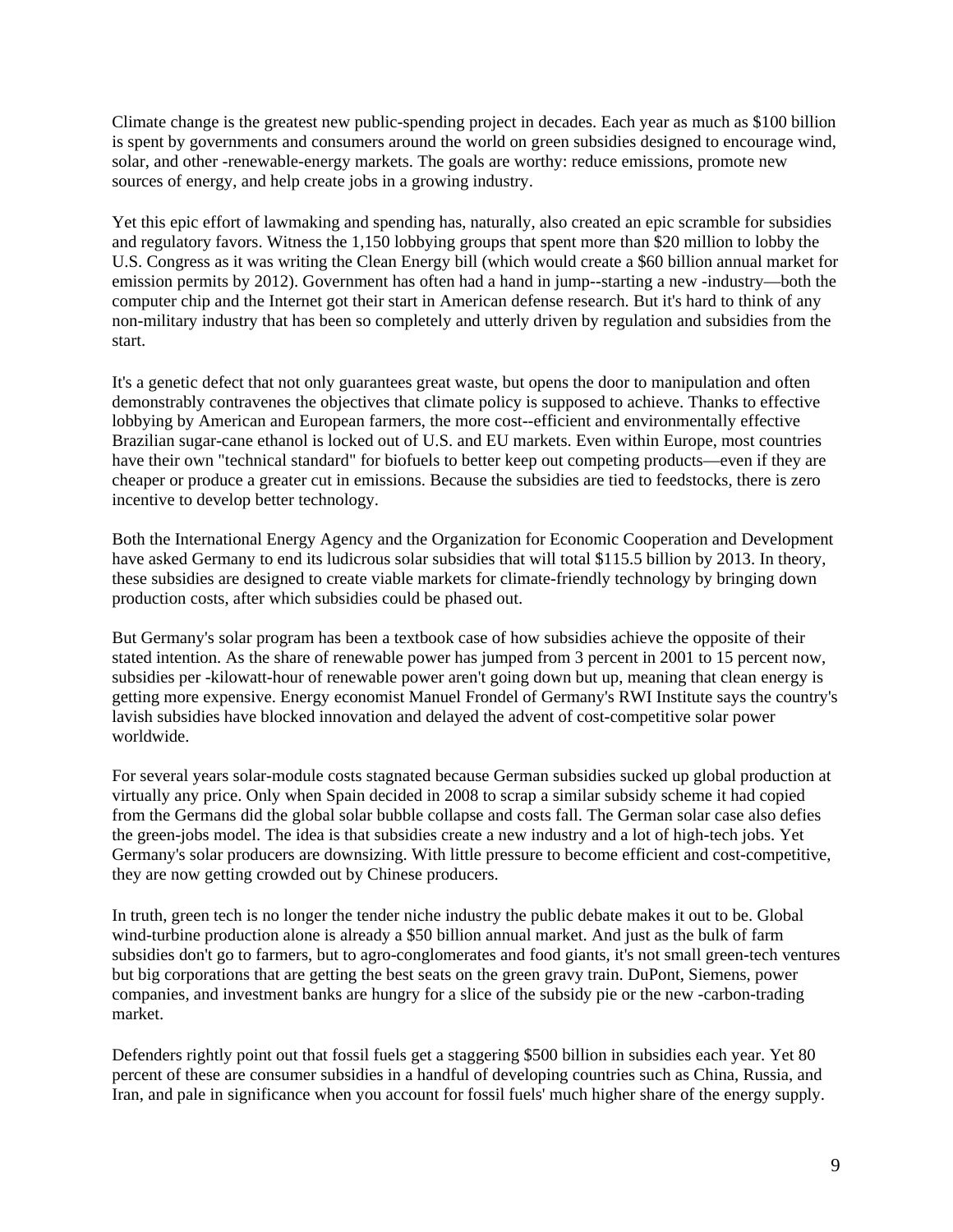No one denies the necessary role of governments in environmental policy. But of the 10 most costeffective and measurable ways for the world to cut emissions, for example, subsidies for renewables don't even make it onto the list. Much more effective is putting a price on emissions, or finding other ways to mandate reductions and letting the market decide which technologies are the best. Here's hoping governments take the point soon.

*Theil is NEWSWEEK's correspondent in Berlin.*

\*\*\*\*\*\*\*\*\*\*\*\*\*\*\*\*\*\*\*\*\*\*\*\*\*\*\*\*\*\*\*\*\*\*\*\*\*\*\*\*\*\*\*\*

## **6. SAVE THE PLANET? KILL CAP-AND-TRADE**

*Editorial, "Save the planet? Kill cap-and-trade," Wash Examiner, Oct 30, 2009; Timothy D. Searchinger et al., "Fixing a Critical Climate Accounting Error," Science, 326, Oct 23, 2009. [H/t NCPA]*  http://www.washingtonexaminer.com/opinion/Save-the-planet\_-Kill-cap-and-trade-8456687- 67288577.html

If members of Congress need yet another reason to kill the Waxman-Markey bill, the Obama administration's economy-suffocating, job-destroying energy program, Princeton University's Tim Searchinger and his colleagues have a humdinger: Carbon reduction laws encourage widespread deforestation as trees and other vegetation are harvested to produce energy from biomass to replace oil and gas. The problem is that in the long run, this process actually increases greenhouse gas emissions, which cap-and-trade is meant to reduce, according to Searchinger.

The Princeton researcher's paper, published Oct. 23 in *Science*, points out that almost all prior global warming studies failed to take into account the carbon emissions that result from converting cropland and forests to energy production. This accounting error treats all bio-energy as carbon-neutral, the authors say, despite the fact that burning wood and clearing land actually releases quite a large quantity of carbon into the atmosphere.

According to Searchinger:

o By using a worldwide agricultural model to estimate emissions from land-use change, the researchers found that corn-based ethanol, instead of producing a 20 percent savings, nearly doubles greenhouse emissions over 30 years and increases greenhouse gases for 167 years.

o Biofuels from switchgrass, if grown on U.S. corn lands, increase emissions by 50 percent.

o Neither the Kyoto Protocol, the U.N.'s Intergovernmental Panel on Climate Change, nor existing European cap-and-trade programs have taken into account widespread deforestation as farmers worldwide respond to the new economic incentives.

Those figures might actually underestimate the growth of greenhouse gas production caused by reliance on energy produced from bio-mass sources because cap-and-trade includes \$30 billion in subsidies for alternative energy research, development, and commercialization, including bio-mass. In other words: A vote for the House version of cap-and-trade or the companion legislation sponsored in the Senate by Sen. Barbara Boxer (D-Calif.), and Sen. John Kerry ( D-Mass.), actually means a vote for even more greenhouse gases. Who knew? Now, it's the opponents of cap-and-trade bills who can honestly say they are just trying to save the planet from the ravages of greenhouse gases, says the *Washington Examiner*.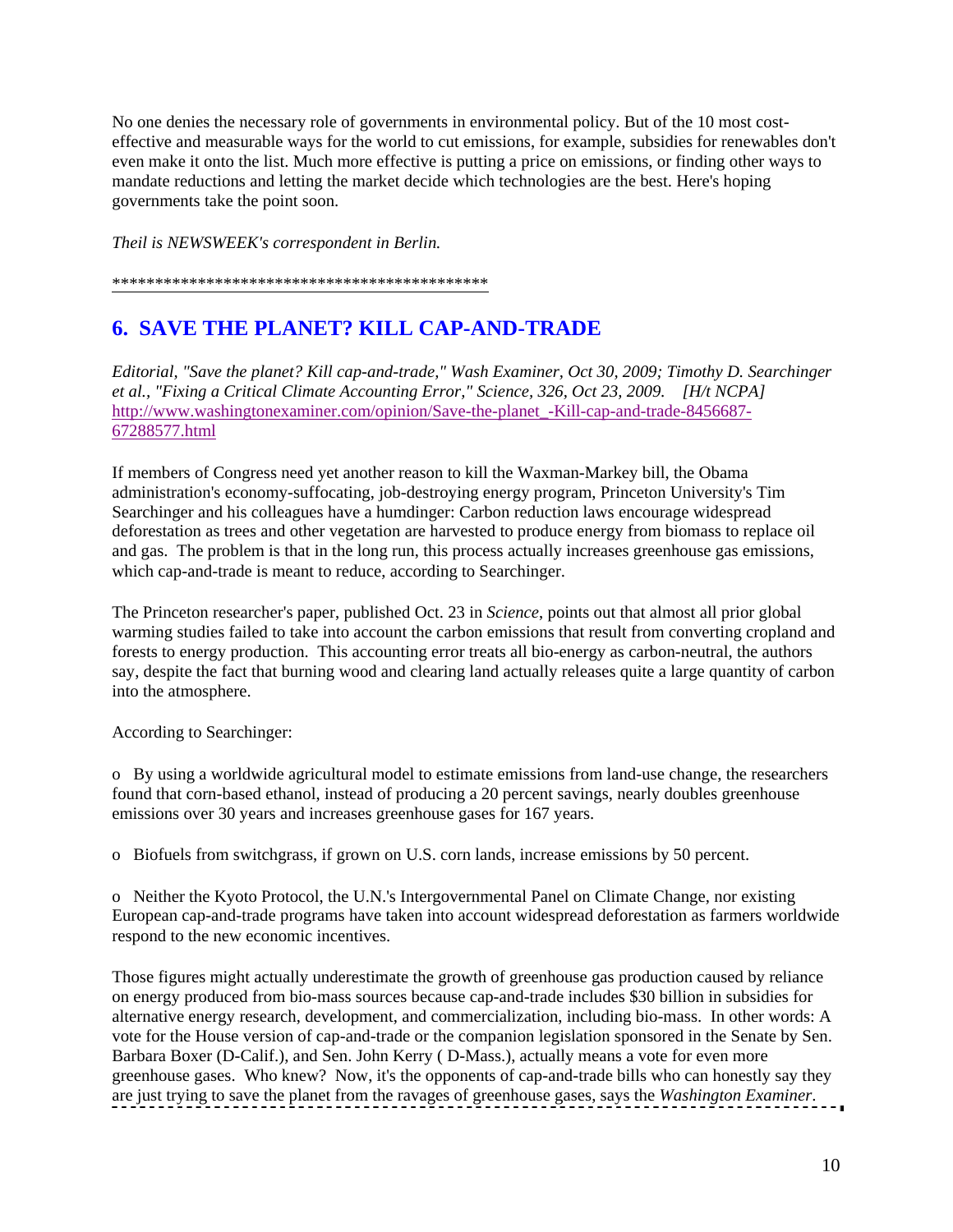## **7. SIR DAVID KING CONDEMNS GREEN SCAREMONGERING; HEROD CONDEMNS CHILD ABUSE; OSAMA BIN LADEN CONDEMNS ISLAMIST TERRORISM; ETC**

*By James Delingpole The Telegraph: October 31st, 2009* 

http://blogs.telegraph.co.uk/news/jamesdelingpole/100015354/sir-david-king-condemns-greenscaremongering-herod-condemns-child-abuse-osama-bin-laden-condemns-islamist-terrorism-etc/

Professor Sir David King – Tony Blair's former chief scientific advisor and foot-and-mouth massacre guru – has spoken out against climate change alarmism. He has told the *Times*:

"When people overstate happenings that aren't necessarily climate change-related, or set up as almost certainties, things that are difficult to establish scientifically, it distracts from the science we do understand. The danger is they can be accused of scaremongering. Also, we can all become described as kind of left-wing greens."

Presumably, he is no relation of the Sir David King who claimed in January 2004 in *Science* magazine that climate change is "the most severe problem we are facing today" and "a far greater threat to the world than international terrorism."

Nor of the Sir David King who was reported thus in May 2004:

Antarctica is likely to be the world's only habitable continent by the end of this century if global warming remains unchecked, the government's chief scientist, Professor Sir David King said last week. He said the Earth was entering the 'first hot period' for 60 million years when there was no ice on the planet and "the rest of the globe could not sustain human life".

Nor of the Sir David King who made the following claim as recently as June 2008:

If all the ice on Greenland were to melt, sea level would rise by seven metres. Is that likely to happen? Well I was saying six years ago unlikely [but] I'm afraid that that's having to be revised... 80 percent of our human population lives within less than a one metre rise of sea level, so imagine the destabilisation of our geopolitical system with a sea level rise of the order of one or two metres. And that is on the cards I'm afraid.

Nor, one hopes, is he any relation of the Sir David King who led the British delegation to a science conference in Moscow in 2004, whose performance prompted the following disgusted after-action report by the conference chairman Andrei Illarionov: *"In our opinion the reputation of British science, the reputation of the British government and the reputation of the title "Sir" has sustained heavy damage."* 

If I were sensible, moderate Professor Sir David King, I would have stern words with this sound-alike character: otherwise some people might be in danger of mistaking him for an hysterical fool.

--------------------------------------------------------------------------------------------------------

*James Delingpole is a writer, journalist and broadcaster who is right about everything. He is the author of numerous fantastically entertaining books including "Welcome To Obamaland: I've Seen Your Future And It Doesn't Work"* 

===========================================================================

**Blog comment:** "If all the ice on Greenland were to melt, sea level would rise by seven metres." And if my auntie had testicles, she'd be my uncle. \*\*\*\*\*\*\*\*\*\*\*\*\*\*\*\*\*\*\*\*\*\*\*\*\*\*\*\*\*\*\*\*\*\*\*\*\*\*\*\*\*\*\*\*\*\*\*\*\*\*\*\*\*\*\*\*\*\*\*\*\*\*\*\*\*\*\*\*\*\*\*\*\*\*\*\*\*\*\*\*\*\*\*\*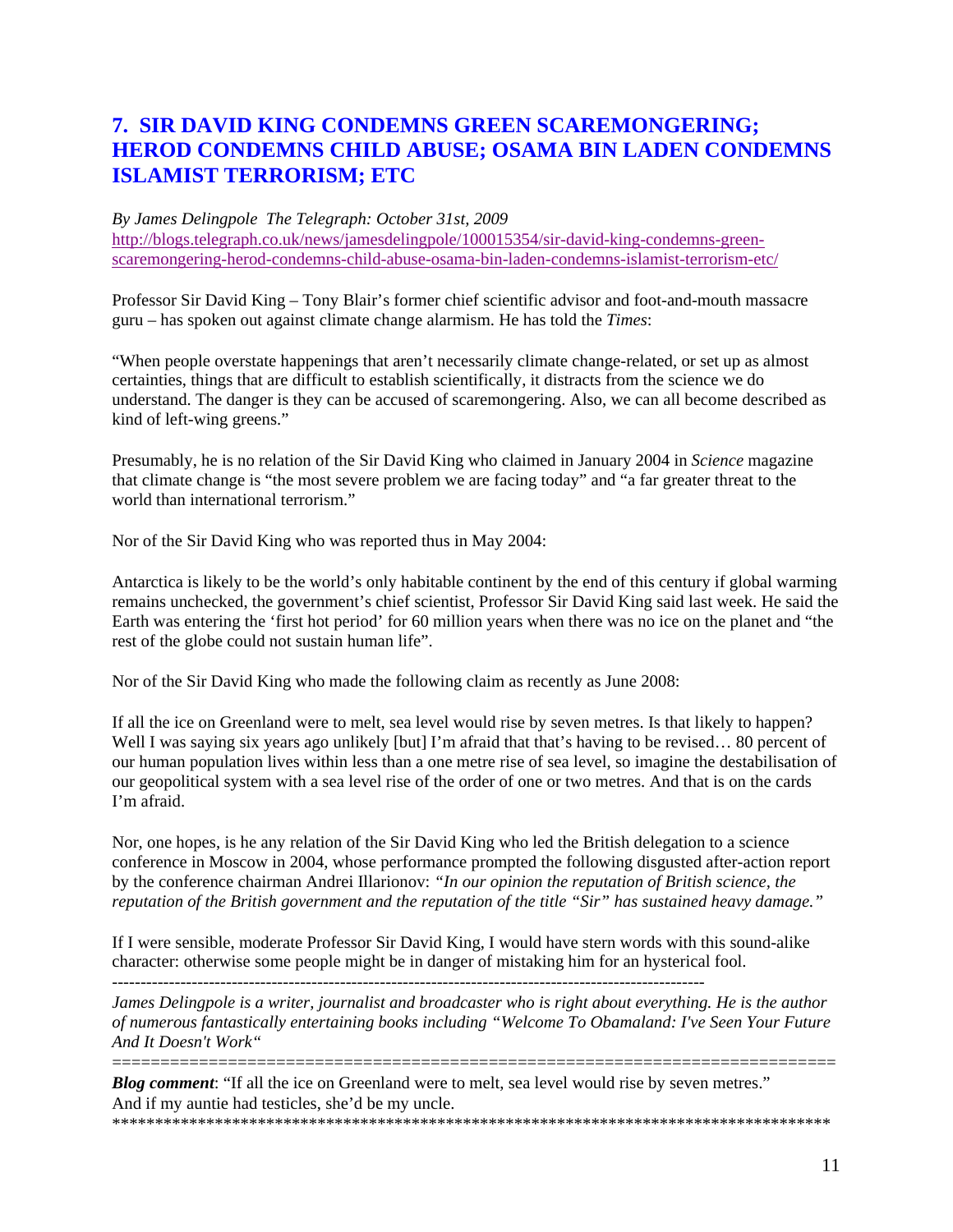## **8. RIGHT CLIMATE FOR BIG BUCKS**

*by Andrew Bolt, Herald Sun (Australia), October 30, 2009*  http://www.heraldsun.com.au/opinion/right-climate-for-big-bucks/story-e6frfhqf-1225792625832

Want a surefire way to get a grant - maybe \$300,000, or even more - for your university research? Then gather around, my dear professors, and say these magic words. "Climate change". You scoff? You say it's too crazy to work, given that your expertise is actually in Bible studies, Aboriginal history, ceramics or sorghum? More fool you.

Just check the 1136 grants of the Australian Research Council that were approved this week by Science Minister Senator Kim Carr. That's \$392 million Carr has splashed out in this year's funding round for university research into everything from history and anthropology to physics and genetic engineering. Yet with so much to choose from, an astonishing 10 per cent of that entire budget for ARC Discovery and Linkage grants went on projects submitted by academics who'd squeezed in some reference to "climate change", no matter how preposterous. Ten per cent! Oh, those cunning academics. Those wind-sniffers.

How well they understand the far-Left fierce need to have all scientists sing the Rudd Government's hymn of global warming doom. How closely they heeded his decision to make climate change research this year a "priority". Still, I must laugh at the inventiveness some showed to scramble on to this greatest of gravy trains. My favourite? It's the proposal from two Australian Catholic University academics to study "Crisis management in late antiquity: the evidence of Episcopal letters". Their plan is to read the letters of the bishops of the early Christian church to see how they dealt back then with massacres, turmoil, poverty, disasters and ... yes, "climate change". This, the academics added innocently, would help us form "appropriate responses to environmental and social crises" today. Ker-ching! That's \$262,000 for you, dear priests of this new taxpayer-funded Church of Global Warming.

But some academics were as artless as they were brazen. Take the ones from Wollongong who plan to ask Australians what they know about their food, and then claimed "this research may also enable citizens to deal with the changes caused by climate change". You laugh, but it worked. They got \$160,000. Or how about the Macquarie researchers who won almost \$300,000 to study how early humans learned to cooperate, after they cooed that this might help us to now "deal with problems such as global warming". How often just saying "climate change" turned some standard research into a must-have project for these apocalyptic times. Observe.

Four researchers into "artificial intelligence and signal and image processing" added that this "extensible leading edge technological platform" could help us explore the "critical problems of climate change adaptation". Take \$280,000, boys. A Queensland researcher into the spread of invasive species said his work would "massively facilitate ... climate change". Er, OK. Here's \$300,000, son. Four academics devoted to the normally thankless task of checking how plant roots defend against diseases suggested hopefully that such bugs could "worsen with climate change". Bingo! Collect \$495,000. Workers in the even lonelier field of sorghum, wondering how to remove the cyanide in the leaves, coughed that the problem "will get worse with climate change". They got \$270,000.

But truly the cheekiest submission came from Deakin scientists who are actually working out how to analyse traces of hydrocarbons so petroleum explorers can find more oil deposits. Yes, oil deposits - the stuff that gets turned into petrol and then into the emissions that global warming alarmists scream are killing the planet. But get this: the scientists sweetly added that this technology could also "improve our ability to forecast climate change". Brilliant! That's \$450,000 in their kick, for promising to help predict the global warming that their technology can only make worse. It's a joy to see such masters at work.

On it goes. An academic studying democracy movements in Asia got \$613,000 after saying "the financial crises and climate change pose new challenges". Three admirers of the "iconic superb fairy wren" got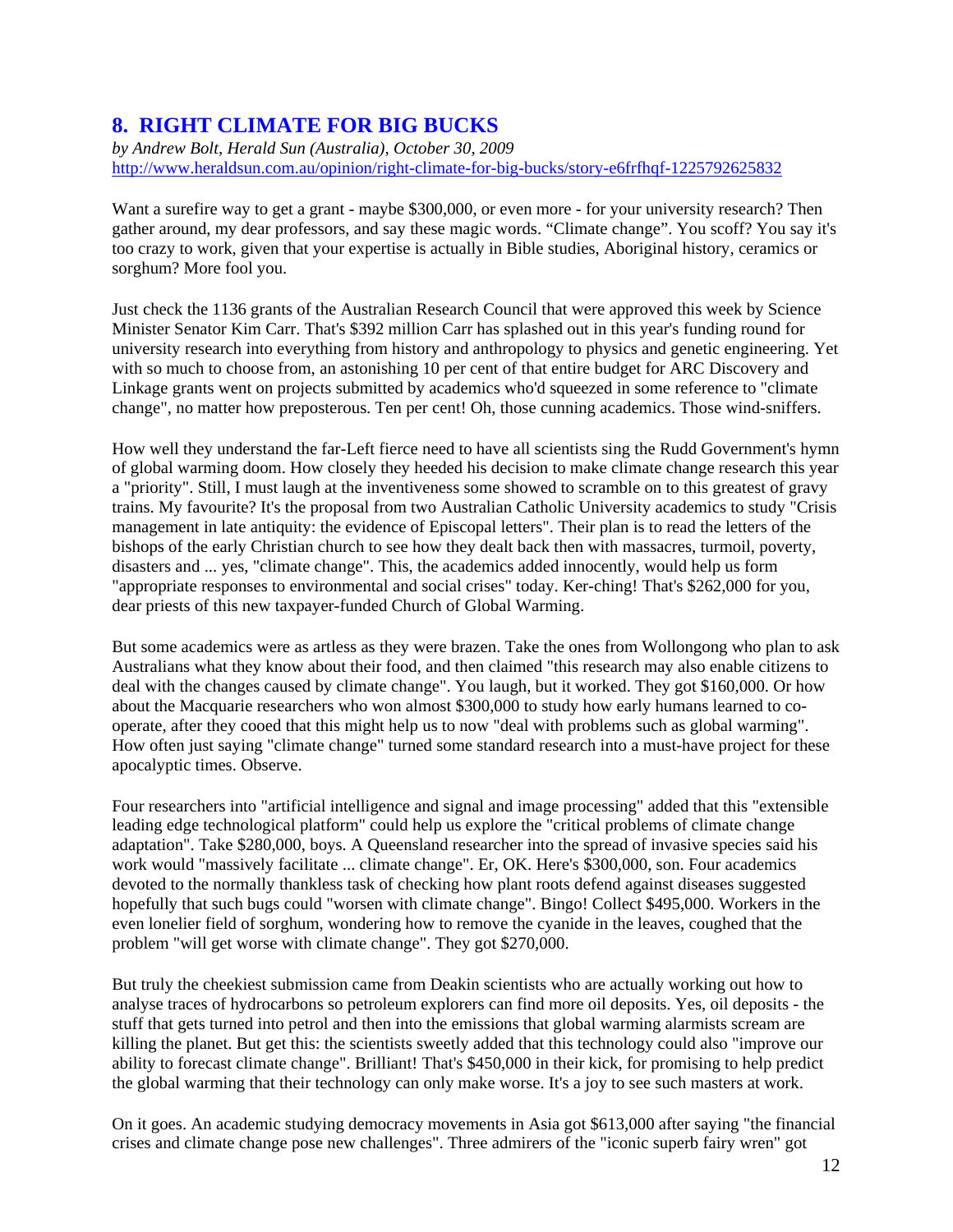more than \$600,000 when they claimed their study of the bird's genealogy could be "a model for the study of climate change". Researchers working on an anglers' map of where the big game fish bite promised to "extend" their findings "in the context of climate change". They've now got \$450,000. And, of course, the social engineers didn't need to be asked twice to hop on this latest chance to ride to Paradise. Carr's grants include \$217,000 for four Melbourne University academics working out "egalitarian responses to climate change", and \$652,000 to La Trobe researchers who want to get "traditional tribal groups" from the Willandra Lakes to help them understand how Aborigines survived "past global climate change".

What becomes mistakable after reading dozens of such project descriptions is that almost every one assumes what actually needs to be questioned: that man is heating the world, and dangerously. Almost all these 102 projects claim to be helping us to prepare for the ghastly consequences of global warming, and not one of the academics behind them openly says to the Government: hang on, what warming? Not one says he or she would first like to check just why the world isn't warming like the climate models predicted. Not one seeks to check why the warming stopped in 2001, why the oceans are again cooling, or why hurricane activity has actually fallen. How strange, given that thousands of scientists have signed several petitions warning there is still no proof of any dangerous man-made global warming.

Indeed, only four of Carr's funded projects seem to me even remotely connected with helping us to better understand if the world really is warming today, and whether what warming we've seen lately is caused by man - which is the very first thing we should know before spending billions on grand schemes to save ourselves. Those four projects are to see how much changes in the ocean influence Australia's climate; to work out new numerical methods to predict the weather; to study how the actions of waves influence climate change and to help post-grad students study "observable atmospheric indicators of climate change".

Curiously, that last project, which got just \$95,000, is titled "The coldest region on Earth gets even colder" - the one tiny hint of scepticism in the 102 project summaries. For the rest, this year's lucky academics - few of whom have trained in climate science or a related discipline - just sing the Government's song. "The biggest threat facing life now is climate change due to carbon dioxide emissions," says a civil engineer, who got \$530,000. "The global climate changes ... endanger the Australian population," intone four experts in ceramic composites who now share \$280,000.

True, I have no doubt these academics genuinely believe what they say, and are not influenced by their funding. I'd even add that many of these projects seem worth supporting, even if global warming is a crock. But what might less fussy folk conclude from this farce, as they figure how to get a piece of the action, too? And how about you? Are you surprised, now, that sceptical scientists can seem hard to find? Are you at last wondering what's in the carpetbags of those less rebuttable followers of the warming faith - the pay-per-speech preachers, the carbon traders, the windfarm moguls, the insurance salesmen, the offsets merchants, the solar panel makers, the Prius peddlers; the bio-fuel farmers and the whole hooting, hollering and repent-repent! gimme-cash crowd? 

### **9. GULLIBLE EAGER-BEAVER PLANET SAVERS**

*by Mark Steyn, in MacLeans (Canada), Oct 29, 2009 http://www2.macleans.ca/2009/10/29/gullible-eager-beaver-planet-savers/*

I'm always appreciative when a fellow says what he really means. Tim Flannery, the jet-setting doomsaying global warm-monger from down under, was in Ottawa the other day promoting his latest eco-tract, and offered a few thoughts on "Copenhagen"—which is transnational-speak for December's UN Convention on Climate Change. "We all too often mistake the nature of those negotiations in Copenhagen," remarked professor Flannery. "We think of them as being concerned with some sort of environmental treaty. That is far from the case. The negotiations now ongoing toward the Copenhagen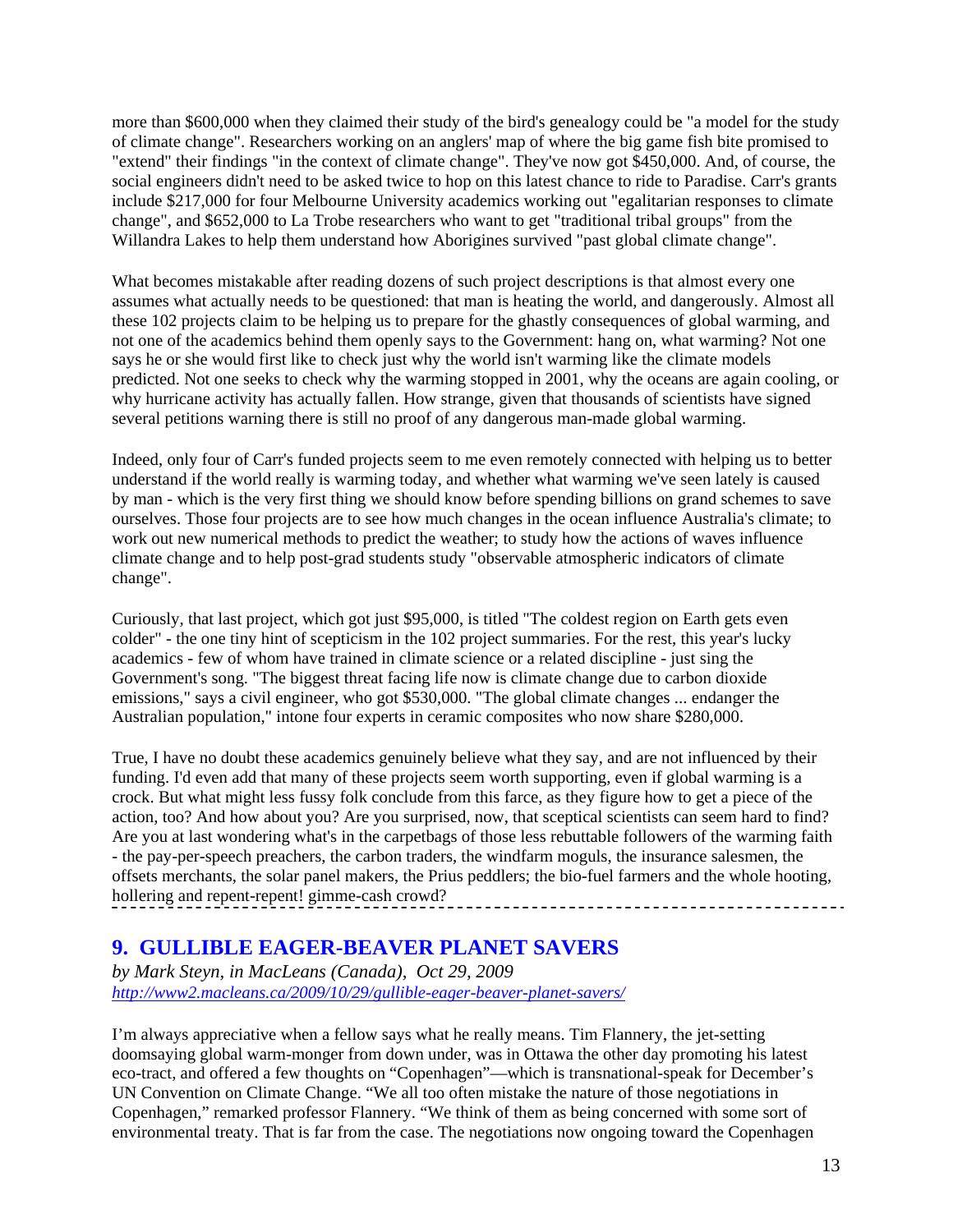agreement are in effect diplomacy at the most profound global level. They deal with every aspect of our life and they will influence every aspect of our life, our economy, our society."

Hold that thought: "They deal with every aspect of our life." Did you know every aspect of your life was being negotiated at Copenhagen? But in a good way! So no need to worry. After all, we all care about the environment, don't we? So we ought to do something about it, right? And, since "the environment" isn't just in your town or county but spreads across the entire planet, we can only really do something at the planetary level. But what to do? According to paragraph 38 on page 18 of the latest negotiating text, the convention will set up a "government" to manage the "new funds" and the "related facilitative processes."

Tim Flannery's disarmingly honest characterization passed almost without notice, reported as far as I can tell only by Brian Lilley of CFRB Toronto and CJAD Montreal. But professor Flannery has it right. Government transport policy is about transport, and government education policy is about education, but environmental policy is about everything, because everything's part of "the environment": your town, your county, your planet—and you. "We are the environment. There is no distinction," declared another renowned expert, David Suzuki, last year. And just as the government now monitors air and water quality so it's increasingly happy to regulate your quality.

In the name of "the environment," the state gets to regulate everything you do. The cap-and-trade bill recently passed by the U.S. House of Representatives, for example, is a bold assault on property rights: in order to sell your home—whether built in 2006 or 1772—you would have to bring it into compliance with whimsical, eternally evolving national energy efficiency standards, starting with a 50 per cent reduction in energy use by 2018. Fail to do so and it would be illegal for you to enter into a private contract with a willing buyer.

#### Hey, but who would ever find out?

Don't be so sure. In 2006, to comply with the 'European Landfill Directive,' various municipal councils in England, Scotland and Northern Ireland introduced 'smart' trash cans—'wheelie bins' with a penny-sized electronic chip embedded within that helpfully monitors and records your garbage as it's tossed into the truck. Once upon a time, you had to be a double-0 agent with Her Majesty's Secret Service to be able to install that level of high-tech spy gadgetry. But now any old low-level apparatchik from the municipal council can do it, all in the cause of a sustainable planet. So where's the harm?

And once Big Brother's in your trash can, why stop there? Our wheelie-bin sensors are detecting an awful lot of junk-food packaging in your garbage. Maybe you should be eating healthier. In Tokyo, Matsushita engineers have created a "smart toilet": you sit down, and the seat sends a mild electric charge through your bottom that calculates your body/fat ratio, and then transmits the information to your doctors. Japan has a fast-aging population imposing unsustainable costs on its health system, so the state has an interest in tracking your looming health problems, and nipping them in the butt. In England, meanwhile, Twyford's, whose founder invented the modern ceramic toilet in the 19th century, has developed an advanced model – the VIP (Versatile Interactive Pan)—that examines your urine and stools for medical problems and dietary content: if you're not getting enough roughage, it automatically sends a signal to the nearest supermarket requesting a delivery of beans. All you have to do is sit there as your VIP toilet orders a la carte and prescribes your medication.

But think of the environmental benefits: readers may recall Sheryl Crow's brief campaign to get people to use only one sheet of toilet paper (I recommended an all-star consciousness-raising single— "All we are saying is give one piece a chance"). Last month, the Washington Post reported a new front in this war. Two-ply bathroom tissue, according to Allen Hershkowitz of the Natural Resources Defense Council, "is the Hummer of the paper industry." Oh, and blame Canada, as that's where most American two-ply comes from: this decadent Dominion is apparently the House of Saud of toilet paper. In Britain, where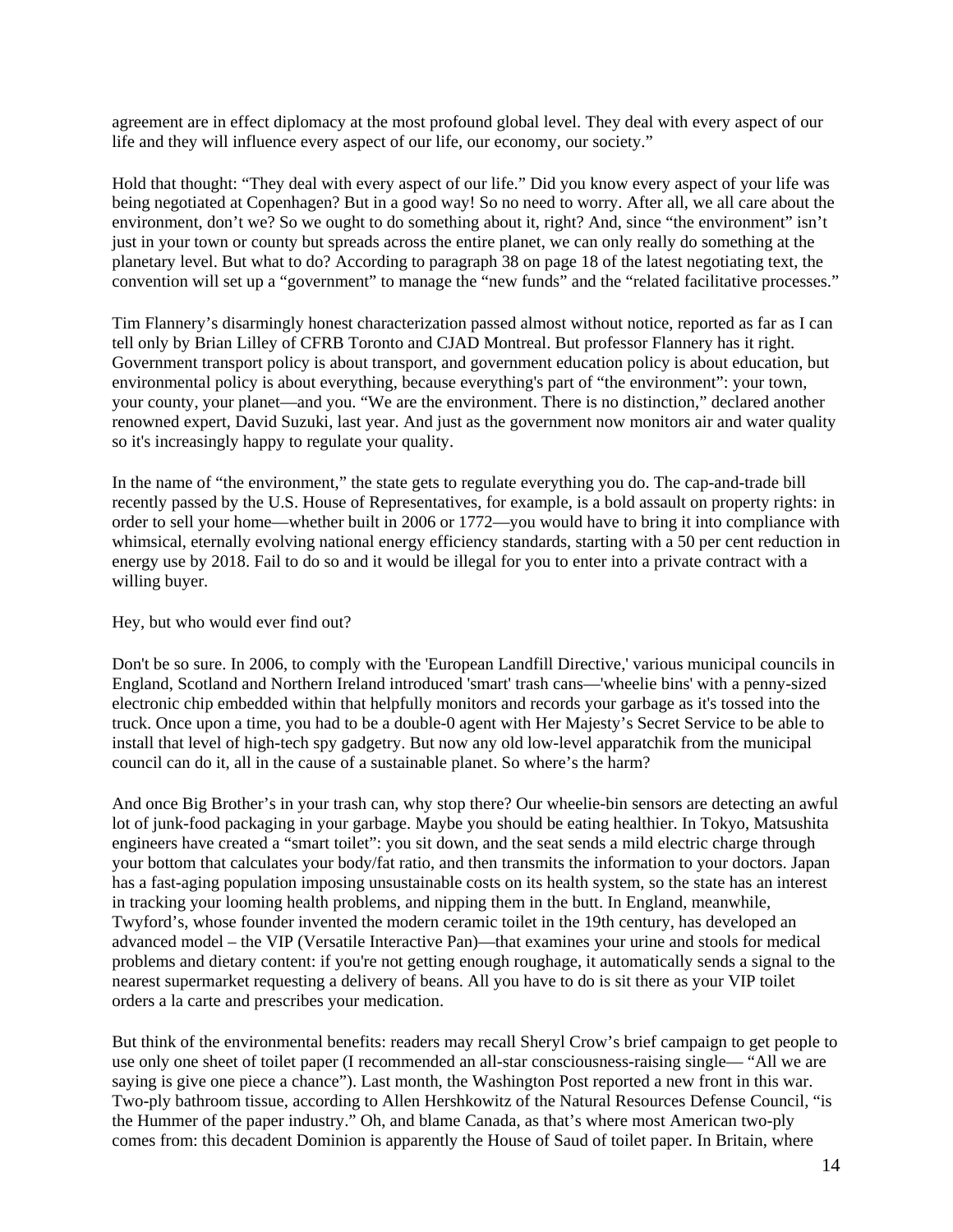closed-circuit cameras monitor you to check you're not eating a sandwich while driving, is it such a stretch to foresee those toilet sensors that wire your stool analysis to the government health centre also snitching on your two-ply Cottonelle? Or perhaps, if it's a Matsushita toilet, a few extra volts from the buttock-zapper will be enough of a warning.

"The environment" is the most ingenious cover story for Big Government ever devised. You float a rumour that George W. Bush is checking up on what library books you're reading, and everyone goes bananas. But announce that a government monitoring device has been placed in every citizen's trash can in the cause of "saving the planet," and the world loves you.

In 1785, the British philosopher Jeremy Bentham began working on his famous "Pan-opticon"—a radial prison in which a central "inspector" could see all the prisoners, but they could never see him. In the computer age, we now have not merely panopticon buildings, but panopticon societies, like modern London—and soon perhaps, excepting a few redoubts such as Waziristan and the livelier precincts of the Horn of Africa, a panopticon planet.

Yet high-tech statism still needs an overarching narrative. In the new school of panoptic fiction—such as John Twelve Hawks' recently completed Fourth Realm trilogy—the justification for round-the-clock surveillance is usually "security." But the "security state" is a tough sell: if you tell people the government is compiling data on them for national security purposes, the left instinctively recoils.. But, if you explain that you're doing it to "lower emissions," starry-eyed coeds across the land will coo their approval. And the middle-class masochists of the developed world will whimper in orgasmic ecstasy as you tighten the screws, pausing only to demand that you do it to them harder and faster.

Consider a recent British plan for each citizen to be given an official travel allowance. If you take one flight a year, you'll pay just the standard amount of tax on the journey. But, if you travel more frequently, if you take a second or third flight, you'll be subject to additional levies—all in the interest of saving the planet for Al Gore's polar bear documentaries and that carbon-offset palace he lives in Tennessee. The Soviets restricted freedom of movement through the bureaucratic apparatus of "exit visas." The British favoured the bureaucratic apparatus of exit taxes: the movement's still free; it's just that there'll be a government processing fee of £412.95. And, in a revealing glimpse of the universal belief in envirostatism, this proposal came not from Gordon Brown's Labour Party but from the allegedly Conservative Party.

At their Monday night poker game in hell, I'll bet Stalin, Hitler and Mao are kicking themselves: "It's about leaving a better planet to our children?' Why didn't I think of that?" This is Two-Ply Totalitarianism—no jackboots, no goose steps, just soft and gentle all the way. Nevertheless, occasionally the mask drops and the totalitarian underpinnings become explicit. Take Elizabeth May's latest promotional poster: "Your parents f\*cked up the planet. It's time to do something about it. Live Green. Vote Green." As Saskatchewan blogger Kate McMillan pointed out, the tactic of "convincing youth to reject their parents in favour of The Party" is a time-honoured tradition.

The problem, alas, is that, for the moment, there's still more than one party. But why? Last year, David Suzuki suggested that denialist politicians should be thrown in jail. And only last month the New York Times's Great Thinker Thomas Friedman channeled his inner Walter Duranty and decided that democracy has f\*cked up the planet. Why, in Beijing, where they don't have that disadvantage, they banned the environmentally destructive plastic bag! In one day! Just like that! "One-party autocracy certainly has its drawbacks," wrote Friedman. "But when it is led by a reasonably enlightened group of people, as China is today, it can also have great advantages. That one party can just impose the politically difficult but critically important policies needed to move a society forward in the 21st century."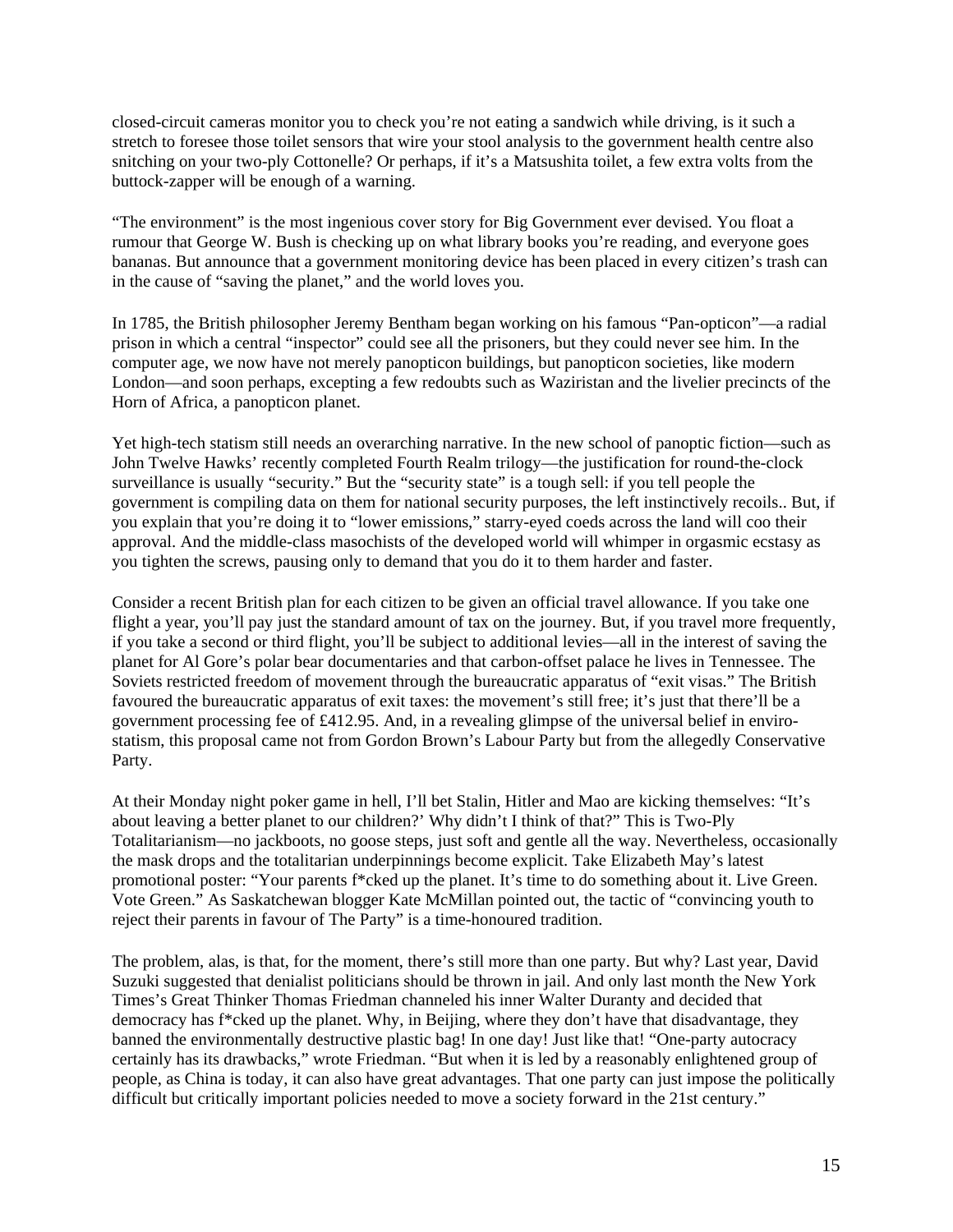Forward to where? Well, fortunately the Copenhagen convention's embryo "government" appears immune to such outmoded concepts as democratic accountability. Don't take my word. Listen to what the activists are saying: it's about every aspect of your life.

PS: Just to be safe, after reading this column, tear into pieces and flush down your toilet.

Oh, no, wait, don't…

\*\*\*\*\*\*\*\*\*\*\*\*\*\*\*\*\*\*\*\*\*\*\*\*\*\*\*\*\*\*\*\*\*\*\*\*\*\*\*\*\*\*

## **10. PANIC, LITTLE ONES, IT'S THE CARBON MONSTER**

*By Brendan O'Neill, The Australian, 2 November 2009*  http://www.theaustralian.com.au/news/opinion/panic-little-ones-its-the-carbon-monster/story-e6frg6zo-1225793333509

#### **IF you don't reduce your carbon footprint, then puppies will drown and bunny rabbits will die. And a terrifying, jagged-toothed monster with crazy hooked hands will descend from the clouds to eat you up.**

Believe it or not, that is the message being delivered by the British government to children, in a pound stg. 6 million (\$10.7m) advertising campaign designed to scare the next generation witless about the alleged horrors of global warming.

Taking environmentalist propaganda to a new low, the TV ad shows a father reading a nightmarish bedtime story to his perturbed-looking young daughter.

He tells her of a land where the "weather is very, very strange". There are "awful heatwaves" and "terrible storms and floods". A cartoon bunny is shown crying as it starves on the dried, cracked earth, while elsewhere a puppy drowns in floodwaters.

Above it all, a sooty, blackened monster - CO2 made hideous flesh - surveys the horrors with a grotesque grin on its face.

And just in case the little girl, and the millions of children that the TV ad is aimed at, thinks this is merely a twisted fairytale, her father makes clear that it is reality.

It is the "horrible consequence", he says, of human beings using too much CO2, much of which comes from "everyday things like keeping houses warm and driving cars".

In short? Children who live in warm houses and who get lifts to school or football practice should feel guilty, because their evil antics are causing dogs to die and cute rabbits to go hungry.

Not surprisingly, the ad has caused a storm. Nearly 400 people have complained to Britain's Advertising Standards Authority. Some are disturbed by the ad's scientific illiteracy (how one gets from the Intergovernmental Panel on Climate Change's relatively sober reports about changing weather patterns to a cartoon dog drowning in a flooded city is anybody's guess).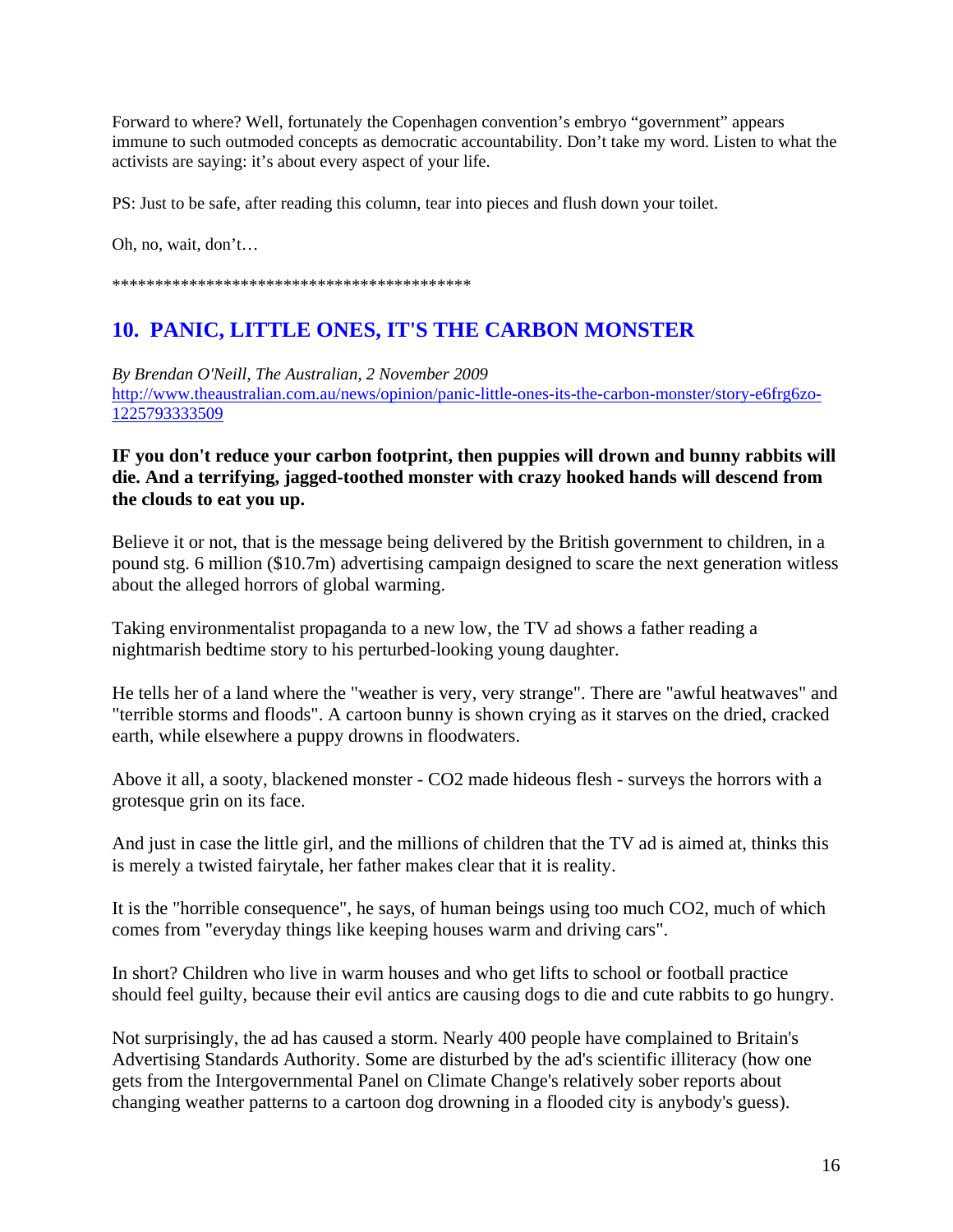Others have slammed the government for knowingly and deliberately - and with taxypayers' money - scaring kids.

Yet the ad is only an extreme version of what has become mainstream environmentalist policy in recent years: terrifying children.

The environmentalist ethos, whether it is spouted by official bodies or radical, dreadlocksporting campaigners, presents itself as caring and considerate, yet it is shot through with the politics of fear.

In place of grown-up, adult debate about the future, environmentalists continually use scaremongering - conjuring up horrid, squalid future scenarios based more on their fantastic imaginations than scientific fact - to try to force people to lower their horizons and change their behaviour.

And this green politics of fear is starting to have a detrimental effect on children.

As popular culture bombards kids with messages about a fiery, bunny-hostile future, and as many schools in Britain and elsewhere rebrand themselves as "eco schools", devoted to reducing children's carbon footprints as much as expanding their minds, so children are becoming paralysed by fear.

In 2007, a survey of 1150 seven to 11-year-olds in Britain found that more than half had lost sleep as a result of worrying about climate change.

"It's making me and my friends go mad," said a 12-year-old girl.

The children were most likely to be kept awake thinking about "the possible submergence of entire countries" and the "welfare of animals", indicating that hysterical, fact-lite, The Day After Tomorrow-style scare stories about worldwide flooding or the wiping out of polar bears have hit children where it hurts.

Worryingly, the survey also found that one in seven children blamed their own parents for the coming climate doom. This suggests that environmentalists' emphasis on the destructiveness of people's everyday behaviour - their driving habits, their food choices, their holidays - has successfully convinced kids that all adults, even mummy and daddy, are dirty and dangerous.

Indeed, environmentalist activists now cynically exploit children's fears to try to get them to snitch on their parents. A book called How To Turn Your Parents Green, by James Russell, encourages children to "nag, pester, bug, torment and punish the people who are merrily wrecking our world", that is, grown-ups, or "Groans".

It tells kids to become "Guardians of a Glorious Green Future" and to get their parents to sign up to a "Glorious Green Charter". Traditionally, it has only been the most authoritarian regimes on Earth - think Mao's China or Stalin's Soviet Union - that encouraged children to spy on and squeal on their parents. Now environmentalists do it, too, though with a Little Green Book rather than a little red one.